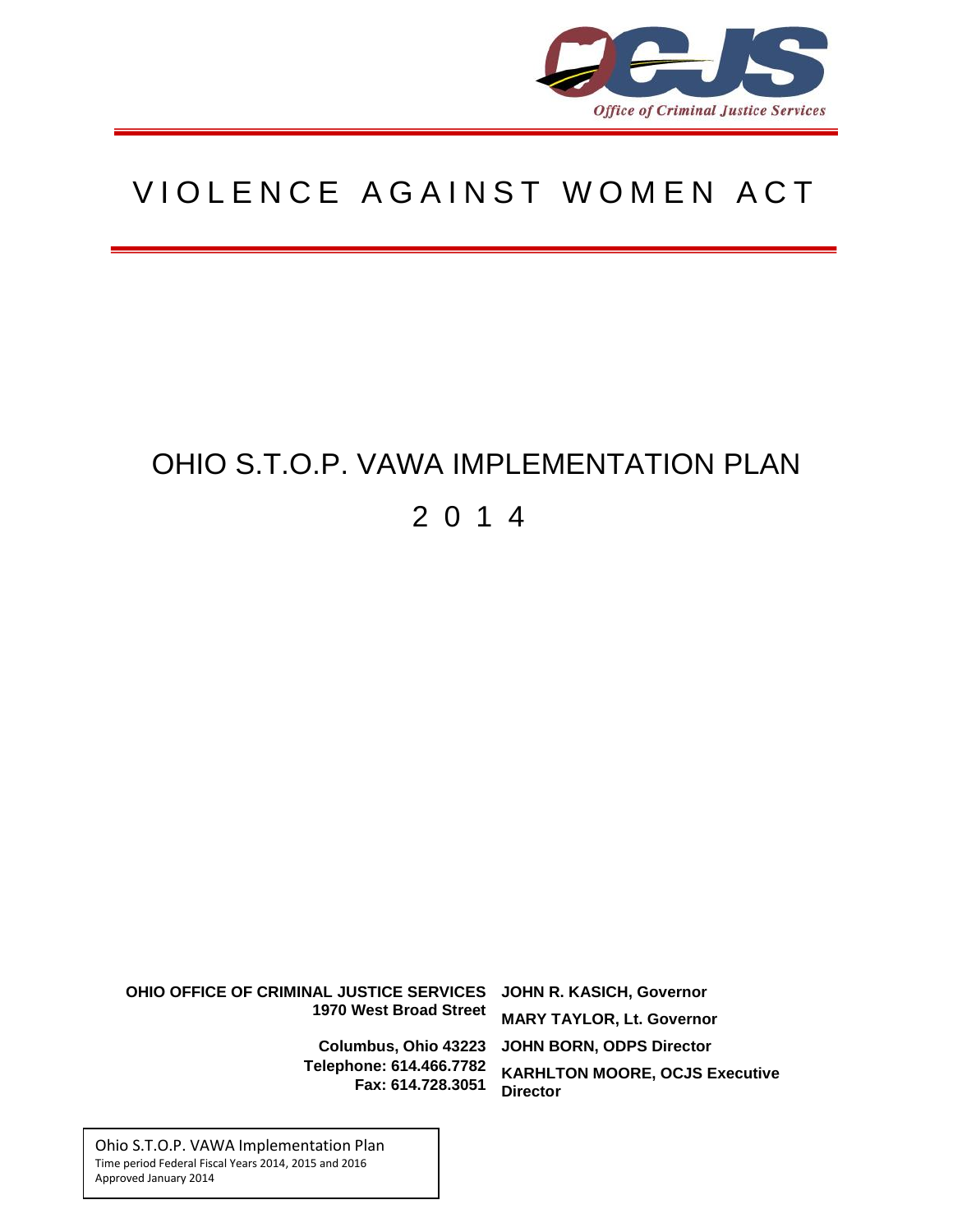# **TABLE OF CONTENTS**

| Distribution of Funds Based on Population and Geographic Areas21 |  |
|------------------------------------------------------------------|--|
|                                                                  |  |
|                                                                  |  |
|                                                                  |  |
|                                                                  |  |
|                                                                  |  |
|                                                                  |  |
|                                                                  |  |
|                                                                  |  |
|                                                                  |  |
|                                                                  |  |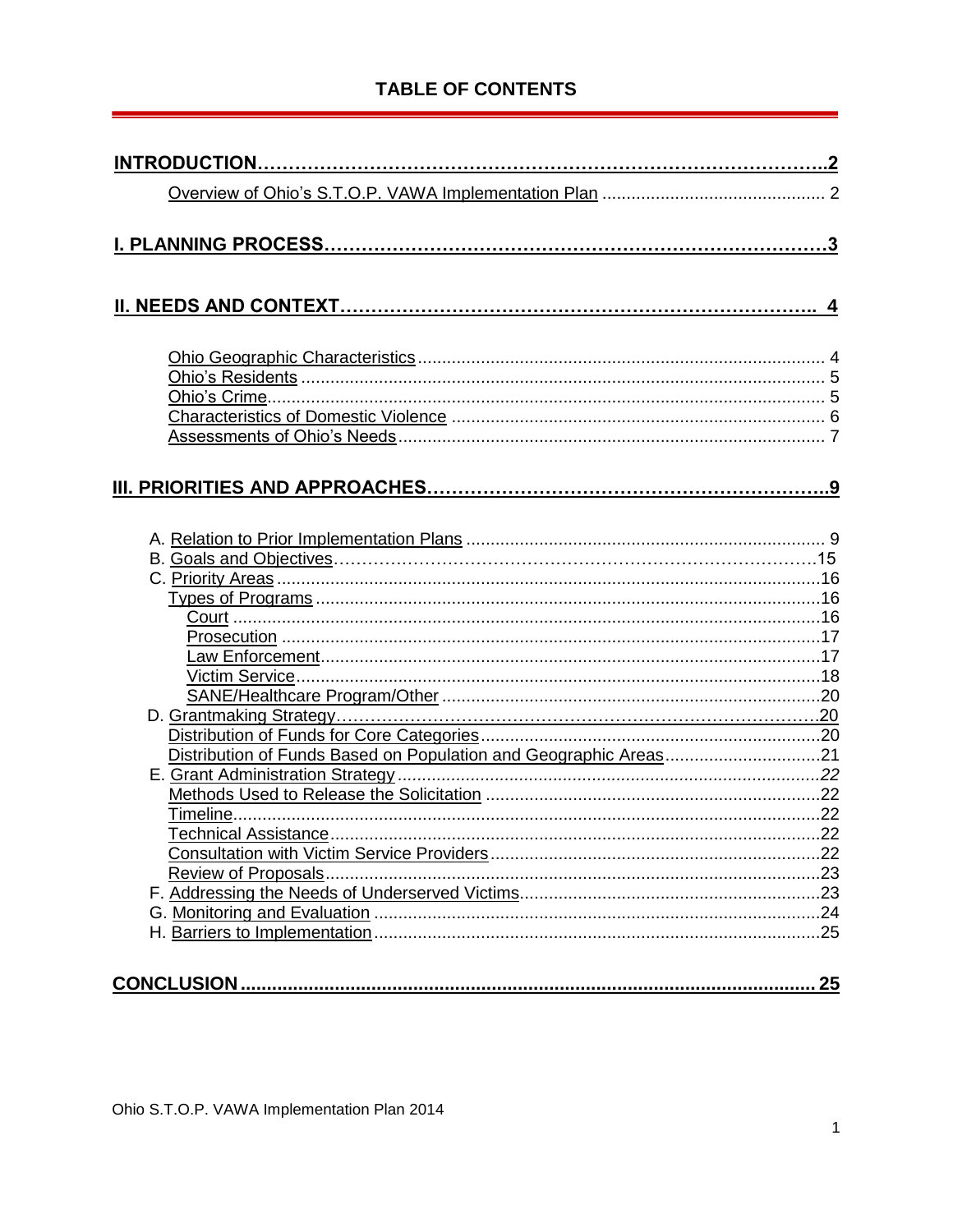## **INTRODUCTION**

Formerly an independent cabinet-level agency, the Ohio Office of Criminal Justice Services (OCJS) became a part of the Ohio Department of Public Safety in 2005. By statute, OCJS is the lead criminal justice planning and assistance office for the state and is commissioned with administering over \$20 million in state and federal criminal justice funding annually<sup>1</sup>. OCJS also evaluates programs and develops technology, training materials, and products for criminal justice professionals and communities statewide. OCJS has been designated by the Governor of Ohio to administer Ohio's federal Services\*Training\*Officers\* Prosecutors (S.T.O.P.) Violence Against Women Act (VAWA) funding.

Ohio's major metropolitan counties: Cuyahoga (Cleveland), Franklin (Columbus), and Lucas (Toledo) receive S.T.O.P. VAWA funding through their respective Regional Planning Units (RPU). RPUs promote and foster cooperation and coordination amongst governmental units and agencies, and improve the justice system through planning, analysis, technical assistance, and information management. RPUs conduct their own criminal justice assessments, including violence against women and family violence issues to determine the best use of justice funds at the local level. Information gleaned from these assessments is used to project spending trends for current and future grant cycles.

The goal of the 2014 3-Year Implementation Plan (Federal Fiscal Years 2014 through 2016) is to identify and fund programs that increase the awareness of domestic violence, sexual assault, stalking, and dating violence, and to facilitate and enhance collaborative efforts amongst courts, law enforcement, prosecution, and victim service agencies to foster a stronger coordinated response toward the elimination of violence against women.

The Ohio S.T.O.P. VAWA Implementation Plan 2014 was approved January 2014 and is organized into three sections:

- **Section I:** Describes the planning process used to develop the Implementation Plan. **Section II:** Summarizes the needs of victims and S.T.O.P. VAWA subgrantees as identified through three structured collaborative processes: planning conference calls; a statewide survey; and regional focus groups.
- **Section III:** Outlines Ohio's S.T.O.P. VAWA program priorities and describes how the state will address them.

#### **Overview of Ohio's S.T.O.P. VAWA Implementation Plan**

Created as a partnership initiative, the Ohio S.T.O.P. VAWA Implementation Plan is based upon the belief that to meet the needs of its victims and communities it is vital that Ohio continue to support all applicable S.T.O.P. VAWA Program Areas.

S.T.O.P. VAWA priorities were determined through a three-pronged approach. OCJS sought input from its constituents through a statewide needs assessment survey; regional focus groups, and planning committee conference calls.

 $\overline{\phantom{a}}$  $1$  ORC 5502.62

Ohio S.T.O.P. VAWA Implementation Plan 2014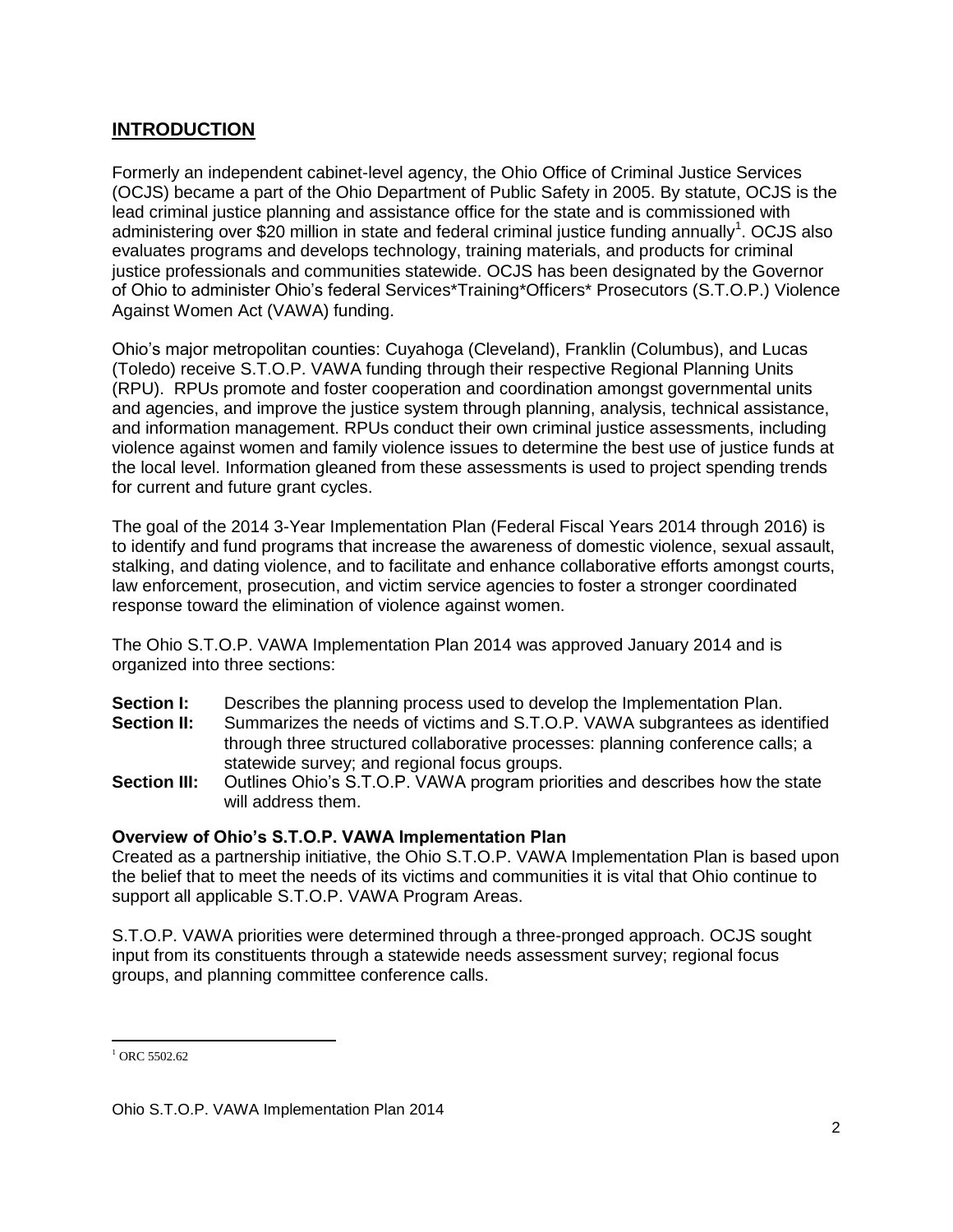## **I. PLANNING PROCESS**

As the state agency appointed by the Governor of Ohio to administer Ohio's S.T.O.P. VAWA funding, OCJS assumed the lead role in the creation of the 2014 Implementation Plan for Ohio. Within OCJS is the Family Violence Prevention Center which serves as an information clearinghouse for public and private organizations that provide assistance to victims. The center also includes a multi-disciplinary advisory body, the Ohio Family Violence Prevention Advisory Council, comprised of state experts and community leaders on domestic, sexual and family violence prevention and intervention. The S.T.O.P. VAWA Implementation Planning Committee is a committee of the Family Violence Prevention Advisory Council. The committee membership was expanded beyond the Advisory Council membership to ensure broad-based representation in the planning process and promote efforts to improve services for the needs of the underserved, unserved and inadequately served populations.

The Ohio S.T.O.P. VAWA Implementation Planning Committee is a multidisciplinary group of stakeholders, whose purpose is to assist with strategic planning related to the S.T.O.P. VAWA criminal justice projects, policies, and practices throughout the state. Stakeholders in the planning process represented the following key program areas:

- State sexual assault coalition
- State domestic violence coalition
- Law enforcement entities
- Prosecution entities
- Court entities
- Civil legal assistance attorneys
- Victim service providers
- Population specific agencies

The Implementation Plan was developed during several planning conference calls that began in August 2012. Preliminary calls discussed the status of the 2010 3-year plan; and included planning for a statewide needs assessment to assist with the development and/or update of the 2014 3-year plan. The committee called for the implementation of a comprehensive state-wide needs assessment. The needs assessment was implemented as a two-phased process to better determine the services and resources that are lacking in Ohio. The first assessment was developed as an online survey that was used to gather baseline information from direct service providers across the state. The survey results were subsequently used to guide focus group questions that would be implemented as part-two of the process.

The findings of these assessments are discussed in detail in Section II of the Implementation Plan.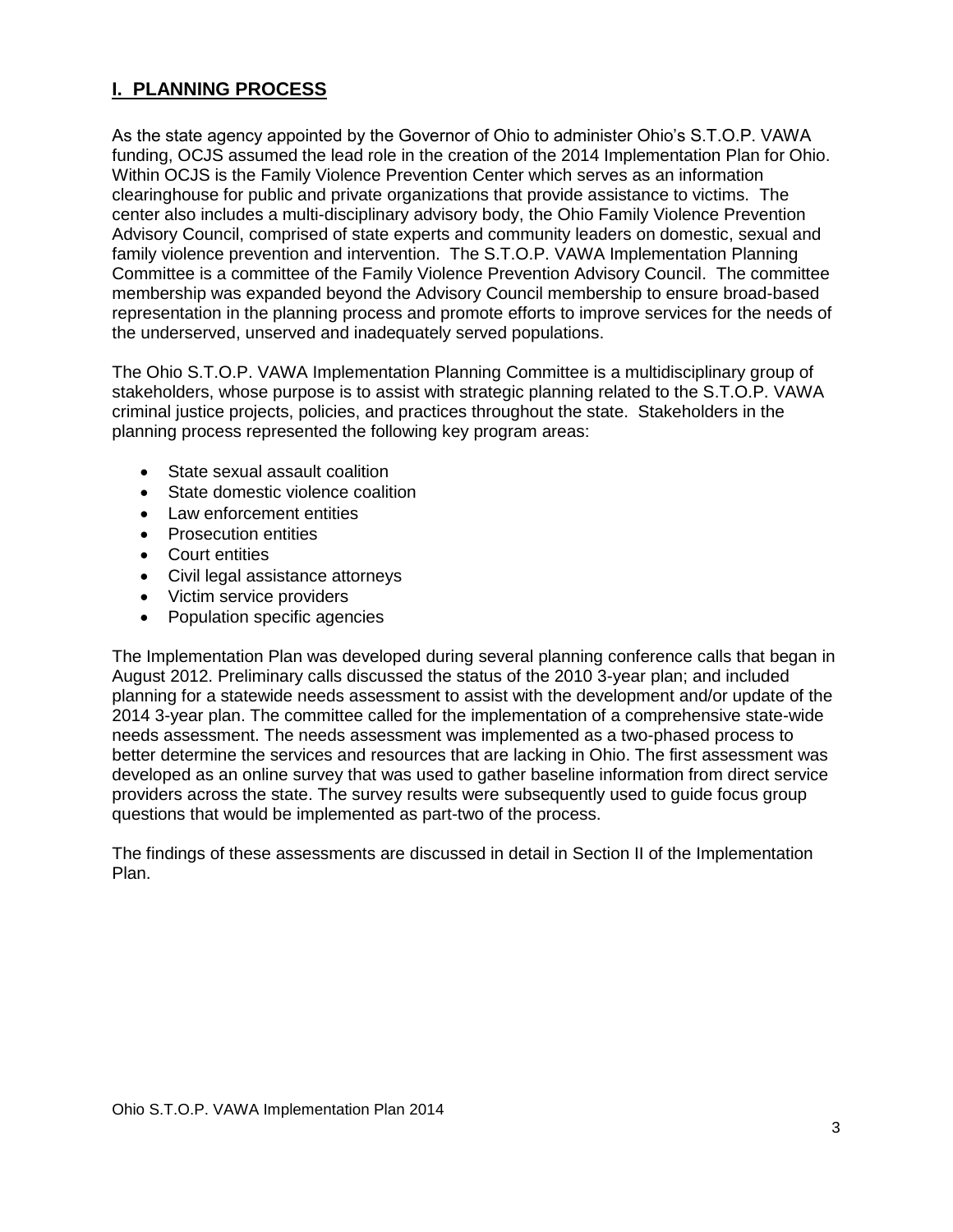## **Coordination with Related Federal Funding Programs**

OCJS is a member of the Interagency Victims Assistance Coordinating Committee (IVACC). This committee is composed of key Ohio agencies that administer victim assistance funding. The committee was established to increase collaboration among state agencies with the ultimate goal of improving services for victims of violence. This interagency collaboration has been an important element for informing the state planning process.

- **▶ Office of Criminal Justice Services:** 
	- S.T.O.P. VAWA
	- Family Violence Prevention and Services Act (FVPSA)
- $\triangleright$  Ohio Department of Health
	- Sexual Assault and Domestic Violence Prevention Program (SADVPP),
	- Rape Prevention Education (RPE) Program
	- Sexual Assault Service Program (SASP)
- Ohio Attorney General's Office
	- Victims of Crime Act (VOCA)
	- State Victims Assistance Act (SVAA)
	- Ohio Victims of Crime Compensation Program

## **II. NEEDS AND CONTEXT**

#### **Ohio's Geographic Characteristics**

Ohio is a diverse state, consisting of large metropolitan areas, rural regions, and Appalachian communities.

In 2012, the population of Ohio was estimated to be 11,544,225. Ohio's ten largest counties account for nearly 53% of the state's total population; and four out of five Ohioans live in metropolitan areas. Three of the largest metropolitan areas are Cincinnati, Cleveland and Columbus; in addition to these urban areas<sup>2</sup>, there are 32 of Ohio's 88 counties designated as Appalachian. This accounts for more than one-third of all Ohio counties. Nearly 17% of Ohio's residents live in the Appalachian regions which are located in the eastern and southern part of the state. The designation of "Appalachian" was made in 1965 by the Appalachian Regional Commission to enhance economic development through federal legislative initiatives in response to the area's persistent poverty and economic despair<sup>3</sup>.

 $\overline{\phantom{a}}$ 

<sup>2</sup> Office of Research Ohio Development Services Agency, (April 2013) *2013 Ohio County Indicators Report. Retrieved from <http://www.development.ohio.gov/files/research/C1091.pdf>*

<sup>&</sup>lt;sup>3</sup> Development Services Agency, Ohio County Profiles, Appalachia (ND), Retrieved from <http://www.development.ohio.gov/files/research/C1090.pdf>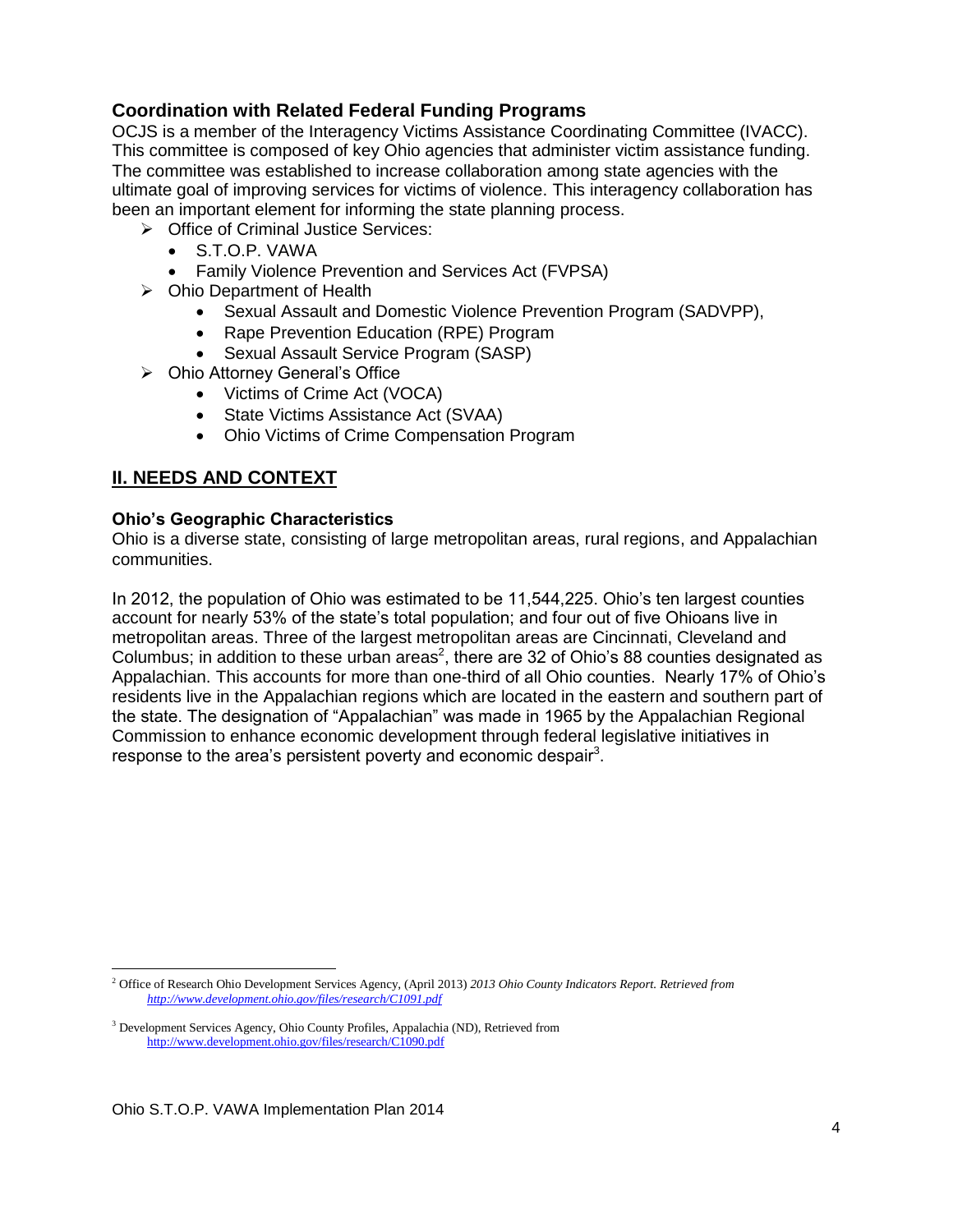#### **Ohio's Residents**

According to the U.S. Census Bureau, 51% of Ohio's population is female. Additionally, more than 14% of the population is older than 65-years; 83.4% of the population is White; 12.5% of the population is Black or African American; 3.3% is Hispanic or Latino; 1.8% of the population is Asian, and 0.3 percent is estimated to be American Indian or Alaskan Native.

Approximately 87% of Ohioans aged 25 and older have at least a high school degree or higher; and of that approximately 24% have obtained a Bachelor's degree.<sup>4</sup>

The per capita personal income for Ohioans was estimated at \$25,618 in 2011. The average poverty rates for Ohio are approximately 14.3%; however, the highest rates of poverty occur in Ohio's Appalachian counties. The 32-Appalachian counties had a rate of 16.7 % overall, and the nine counties with the highest rates of poverty in Ohio were Appalachian $5$ .

#### **Ohio's Crime**

 $\overline{\phantom{a}}$ 

According to the Centers for Disease Control and Prevention nearly one in five women (18%) and one in seventy-one men (1%) have been raped in their lifetime. One in four women has been the victim of severe physical violence by an intimate partner while one in seven men has experienced the same. One in six women (16%) has been stalked during their lifetime, compared to one in 19 men  $(5\%)$ <sup>6</sup> Crime statistics also indicate that sexual assault and domestic violence are serious problems in Ohio. In Ohio the rate of reported forcible rape was 31.7 per 100,000 which is a decrease of 0.6% from earlier years, yet compared to the U.S. findings that forcible rape<sup>7</sup> decreased by 0.5%<sup>8</sup> it is still a significant criminal justice concern. Additionally, in 2011, 7,972 victims of sexual assault reported to law enforcement agencies, and of these 85% were female and 15% were male victims. While 60% represented juvenile victims with an average age of 15 years. $9$ 

The Ohio Attorney General reported that for 2012, law enforcement received 68,277 calls concerning domestic violence incidents. Fifty-one percent of these calls resulted in the filing of domestic violence charges or protection order or consent agreement violations. Approximately 9% resulted in the filing of other charges, but not domestic violence or protection order or consent agreement. There were 56,146 reported victims; more than 40% were victims of spousal or live-in partner abuse. Of the incidents, 77% involved wives being victimized by husbands.

<sup>4</sup> U.S. Census Bureau: State and County QuickFacts (June 2013), Retrieved from<http://quickfacts.census.gov/qfd/states/39000.html>

<sup>5</sup> Ohio Development Services, *(*February 2013), *The Ohio Poverty Report,* Retrieved fro[m http://development.ohio.gov/files/research/P7005.pdf](http://development.ohio.gov/files/research/P7005.pdf)

<sup>6</sup> Centers for Disease Control and Prevention (2011) *National Intimate Partner and Sexual Violence Survey, 2010 Summary Report,* Retrieved from *[http://www.publicsafety.ohio.gov/links/2013\\_VAWA\\_Needs\\_Assessment.pdf](http://www.publicsafety.ohio.gov/links/2013_VAWA_Needs_Assessment.pdf)*

 $^7$  2011 Federal Bureau of Investigation (FBI) revised definition of rape: "Penetration, no matter how slight, of the vagina or anus with any body part or object, or oral penetration by a sex organ of another person, without the consent of the victim." (Retrieved from [http://www.fbi.gov/about-us/cjis/cjis-link/march-2012/ucr-program-changes-definition-of-rape\)](http://www.fbi.gov/about-us/cjis/cjis-link/march-2012/ucr-program-changes-definition-of-rape)

<sup>8</sup> Ohio Statistical Analysis Center, OCJS Special Report *Crime in the U.S.* 2012, Retrieved from [http://www.publicsafety.ohio.gov/links/ocjs-](http://www.publicsafety.ohio.gov/links/ocjs-Crime-in-US2012.pdf)[Crime-in-US2012.pdf](http://www.publicsafety.ohio.gov/links/ocjs-Crime-in-US2012.pdf)

<sup>9</sup> Ohio Alliance to End Sexual Violence, (nd), *The State of Rape Crisis Services in Ohio*, Retrieved from http://www.oaesv.org/wp-content/uploads/2013/03/The-State-of-Rape-Crisis-Services-in-Ohio.pdf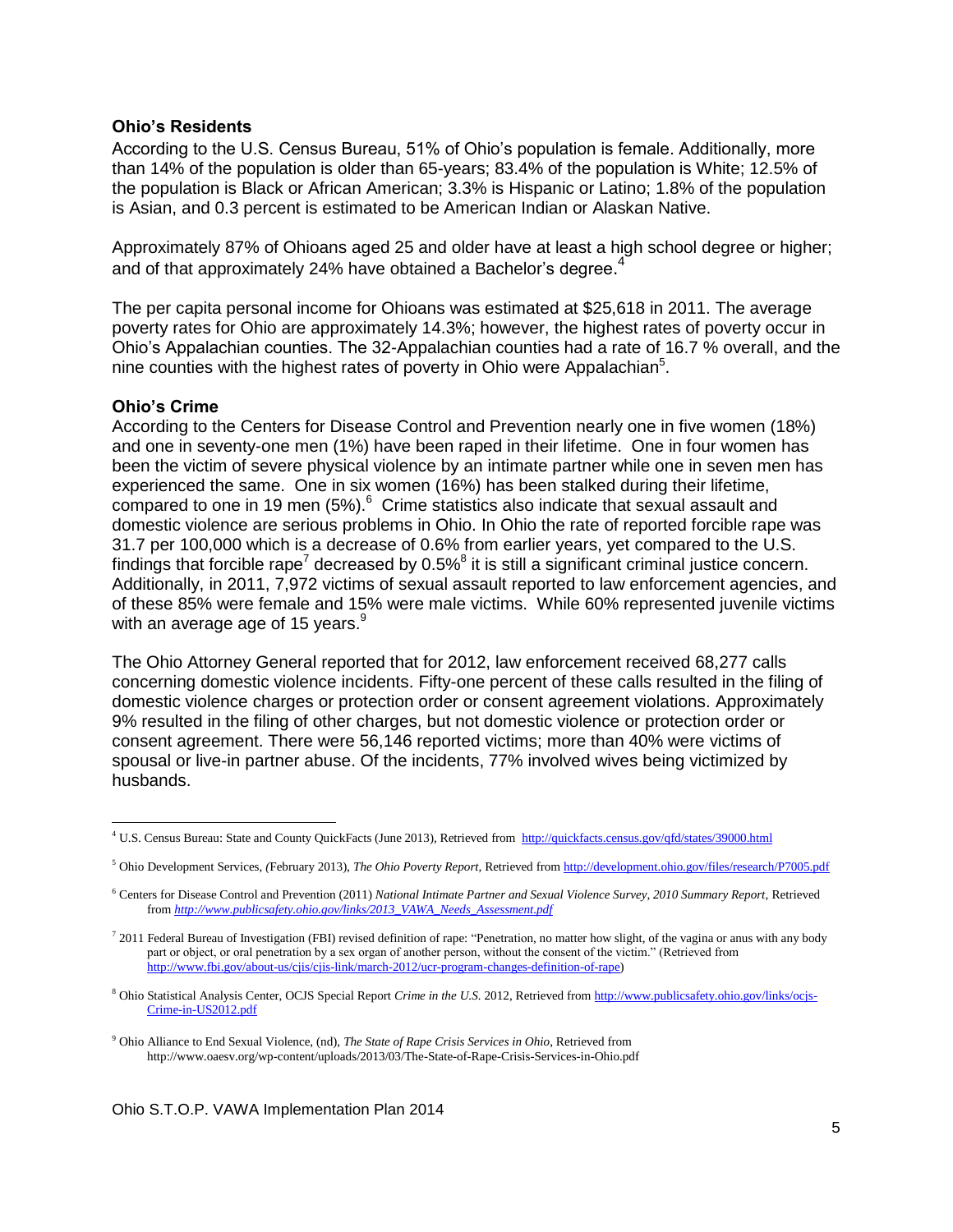| Relationship                                                                                                                              | <b>Reported Victims</b>                                                            |  |
|-------------------------------------------------------------------------------------------------------------------------------------------|------------------------------------------------------------------------------------|--|
|                                                                                                                                           |                                                                                    |  |
| Wife<br>Husband<br>Parent<br>Non Spousal with Child<br>Child/Children<br>Other Family Member<br>Former Spouse<br>Live-In Partner<br>Other | 16.72%<br>4.91%<br>13.06%<br>14.69%<br>8.21%<br>13.67%<br>2.33%<br>19.00%<br>7.41% |  |
| <b>Race/Ethnicity</b>                                                                                                                     |                                                                                    |  |
| Asian<br>African American<br>Caucasian<br>Native American<br>Hispanic<br>Other                                                            | $>1\%$<br>24%<br>72%<br>$>1\%$<br>2%<br>$>1\%$                                     |  |
| Age                                                                                                                                       |                                                                                    |  |
| $0 - 17$<br>18-40<br>41-59<br>60-84<br>85 and Older<br>Gender                                                                             | 7%<br>64%<br>24%<br>4%<br>$>1\%$                                                   |  |
|                                                                                                                                           |                                                                                    |  |
| Male<br>Female                                                                                                                            | 26%<br>74%                                                                         |  |

# **Characteristics of Victims of Domestic Violence<sup>10</sup>**

 $\overline{\phantom{a}}$ 

<sup>10</sup> *Ohio Attorney General 2012 Domestic Violence Reports*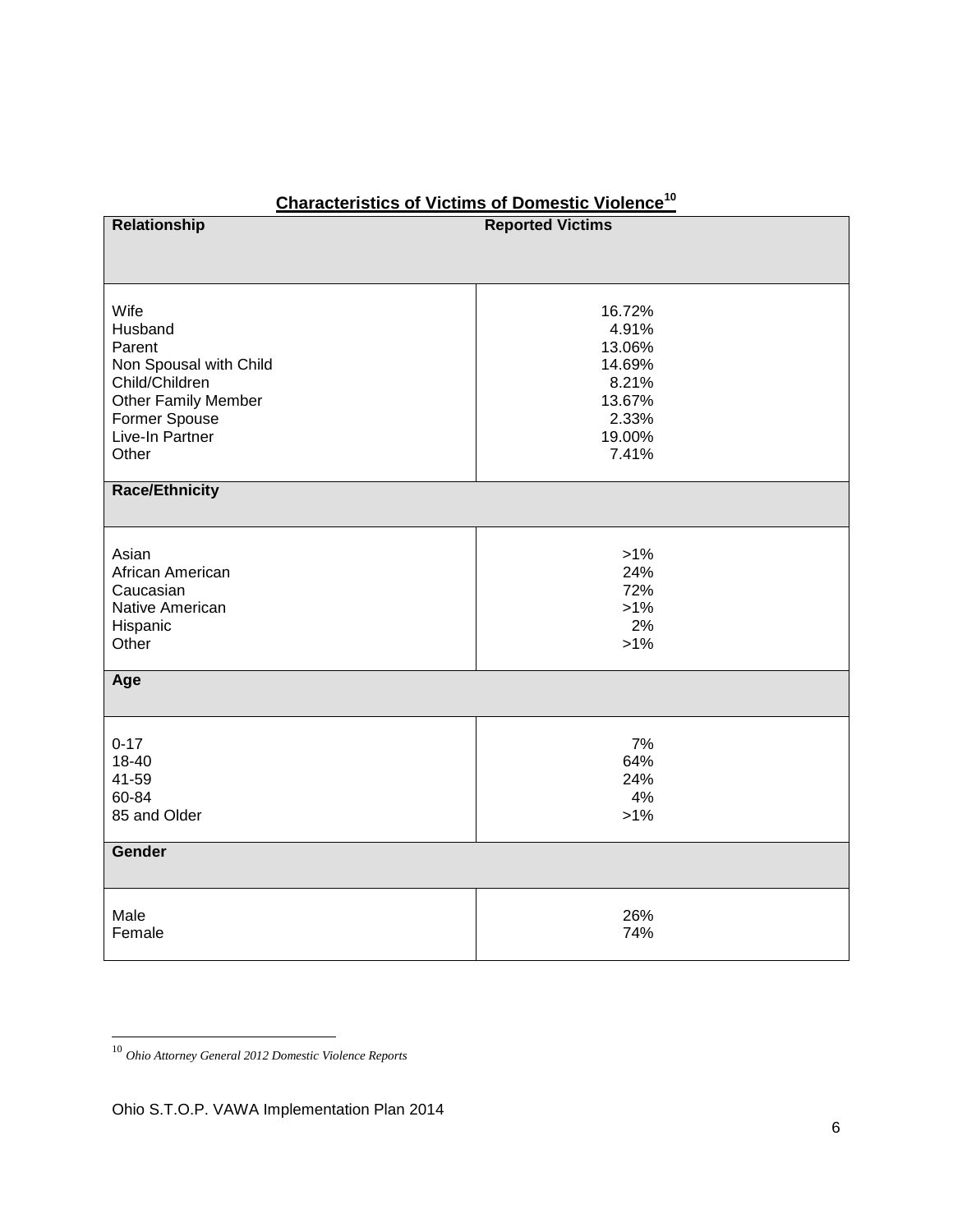## **Assessment of Ohio's Needs**

## **2013 Ohio Family Violence Needs Assessment**

In 2013, OCJS collaborated with the Ohio Family Violence Prevention Center Advisory Council to develop and implement a statewide needs assessment for the purpose of identifying gaps in service for victims of domestic violence, sexual assault, and stalking. The needs assessment was implemented as a two-phased process to better determine the services and resources that are lacking in Ohio. The first assessment was developed as an online survey tool that was used to gather baseline information from direct service providers across the state. The survey results were subsequently used to guide focus group questions. The survey was available online from February 28, 2013 through March 20, 2013. Approximately 71% or 295 individuals completed the report, and approximately 56% of the survey respondents were law enforcement officials. Survey participants self-selected their particular agency type and were directed to questions specific to the selected agency type. Once these questions were completed, all survey respondents were routed to a set of questions on funding, training, and underserved communities.<sup>11</sup>

### **Part 1 Online Survey**

Survey respondents were requested to identify and answer the survey questions according to the following types of agencies: Court; Prosecution; Law Enforcement; Non-Profit/Victim Service; Sexual Assault Nurse Examiner (SANE)/Healthcare program; and Other (this category required specification). Additionally, the respondents were requested to identify the county or counties they served.

Some major findings from the online survey include:

- Many communities stated that 24-hour and toll-free crisis hotlines are readily available in their communities.
- Safety planning with victims frequently occurs across the state.
- Victim cooperation (recanting) was identified as a challenge when serving victims of sexual assault, domestic violence, and stalking.
- Training for law enforcement was identified as needed regarding enforcement of civil protection orders, identifying primary physical aggressors, and sensitivity when dealing with victims. Law enforcement respondents stated that officer apathy is an issue of concern.
- Domestic violence, sexual assault, and stalking victims were identified as lacking transportation, transitional housing, child care, and civil legal assistance. All were available but insufficient to meet the demand in the community.
- Accessing Sexual Assault Nurse Examiners (SANE) was not a serious problem according to survey respondents; *however during focus groups this varied greatly based on the region.*
- Child custody issues were rated as serious/very serious by approximately 40% of respondents.
- The majority of respondents felt severely unequipped to serve the following underserved communities: deaf, immigrant, and refugee victims. *Fifty percent of the respondents for the court category indicated that they do not provide language access or interpretation services. Less than half, 33%, of the respondents provide written materials in languages other than English.*

 $\overline{\phantom{a}}$ <sup>11</sup> The full report can be viewed a[t http://www.publicsafety.ohio.gov/links/2013\\_VAWA\\_Needs\\_Assessment.pdf.](http://www.publicsafety.ohio.gov/links/2013_VAWA_Needs_Assessment.pdf)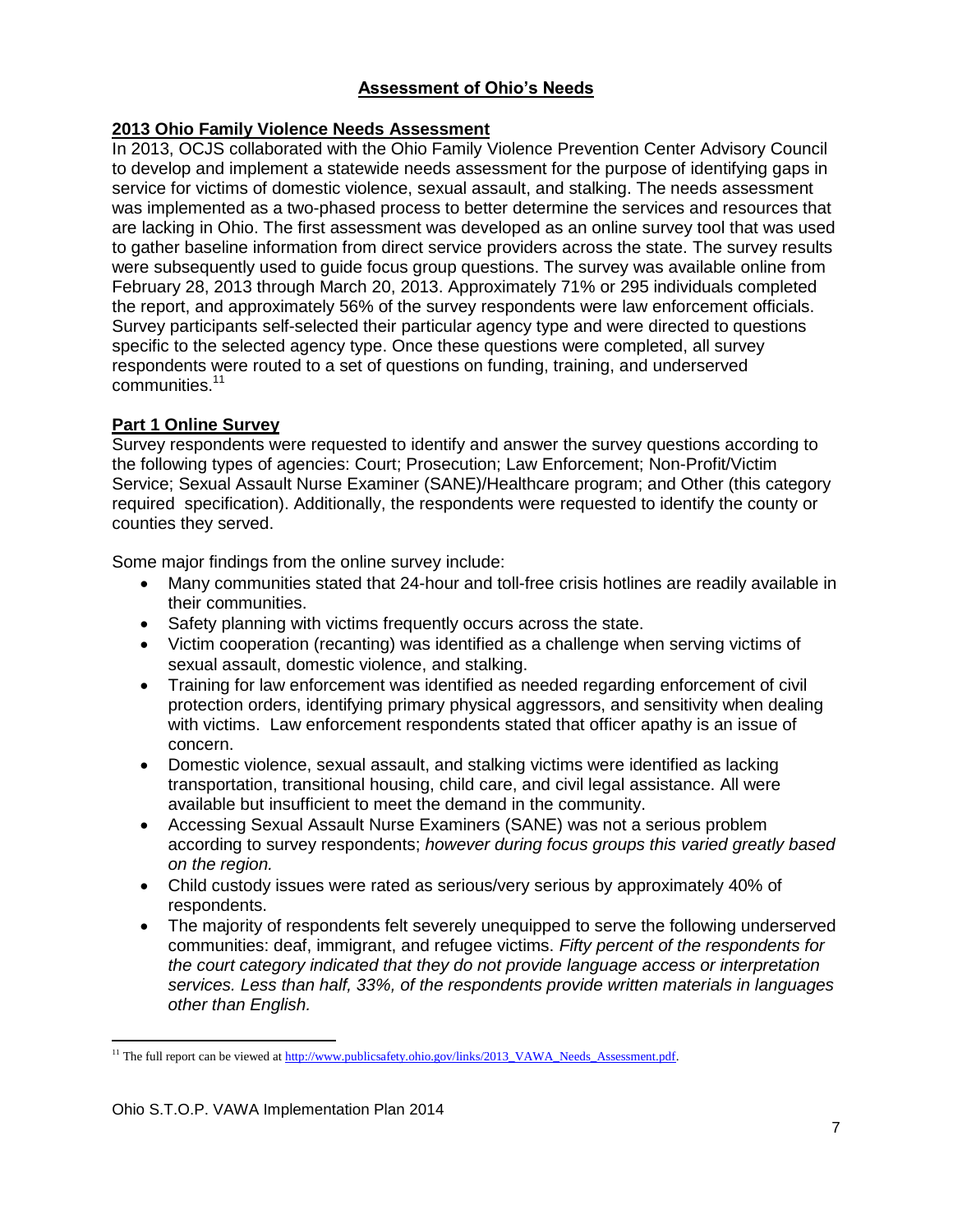- The majority of survey respondents in the court category believed it was very important to have specialized prosecutors as well as law enforcement units for sexual assault and domestic violence cases. Nearly all respondents (68%) believed batterer intervention services to be critical for their communities.
- Training for judges and advocates was rated the highest with 50% of the respondents stating that training is very important.
- Lack of funding to sustain programming for victims was a very serious concern for 35% of respondents.
- The majority of survey respondents from non-profit organizations and prosecution had applied to OCJS for S.T.O.P. VAWA funding in the past. This was found to be in stark contrast to survey respondents from the remaining four categories with over 50% of them having never applied to OCJS for S.T.O.P. VAWA funds.

## **Part 2 Focus Groups**

A total of seven, 90-minute focus groups were conducted in five Ohio regions: Northwest, Northeast, Central, Southwest, and Southeast. Focus groups consisted of 102 interdisciplinary participants who represented all sections of the criminal justice system as well as members of health systems and non-profit organizations. Questions for the focus groups were developed after reviewing the findings of the online survey. Each focus group responded to the following five questions:

- 1. From your perspective, what are the barriers to services for domestic violence victims in your community?
- 2. From your perspective, what are the barriers to services for sexual assault victims in your community?
- 3. From your perspective, what are the barriers to services for stalking victims in your community?
- 4. What barriers do victims face in your community regarding access to interpreters?
- 5. What do you think would be the most effective intervention; without taking cost into consideration, that would help victims?

Overall themes emerged from the focus groups conversation:

- Regardless of the region, all focus group participants identified transportation, housing, childcare, and legal aid as a great need for victims of domestic violence, sexual assault, and stalking.
- Nearly all focus group participants shared the need to increase or promote public education and awareness around what constitutes domestic violence, sexual assault, and stalking in addition to what services are available for victims.
- Training for law enforcement, prosecutors, courts as well as for frontline staff and advocates was emphasized.
- Adequate and appropriate access to interpreters varied across the state; however, there was a universal need for more court-certified interpreters who are well-versed in domestic violence issues.
- Finally, each group had participants that recommended developing holistic, one-stop shops in their communities to effectively meet victims' needs.

#### **Workgroup Planning for Priority Areas**

To determine priority area recommendations for the 2014 Implementation Plan, the S.T.O.P. Committee formed smaller workgroups based upon the same needs assessment program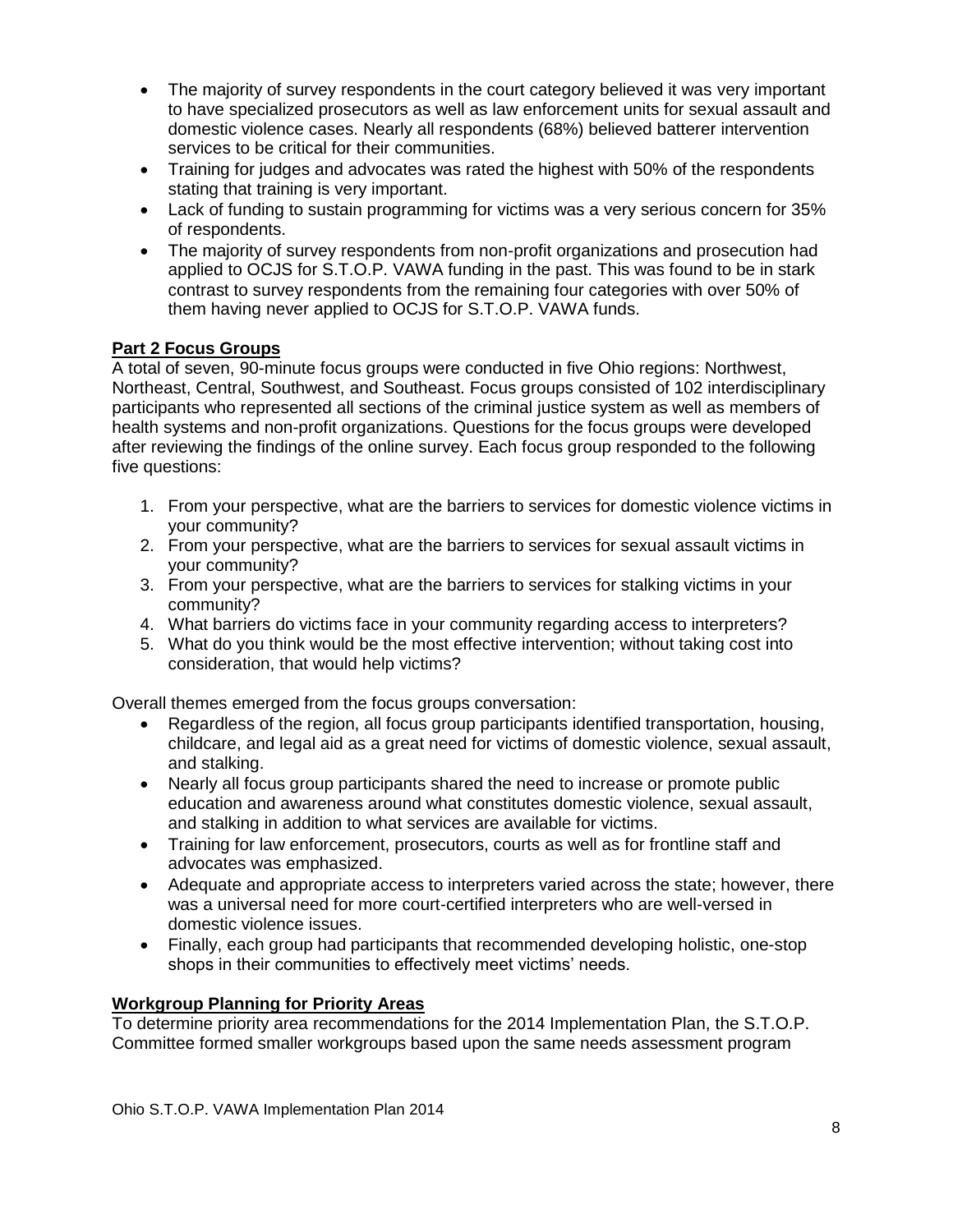categories (Court; Prosecution; Law Enforcement; Non-Profit/Victim Service*(note: Non-Profit will referred to as Victim Service throughout the remainder of the plan*); Sexual Assault Nurse Examiner (SANE)/Healthcare program; and "Other"). Refer to Section III.B of the plan.

## **III. PRIORITIES AND APPROACHES**

As previously discussed, the 2014 Implementation Plan has been a collaborative effort. Partners in this process have included members of the S.T.O.P. Implementation Planning Committee (a committee of the Family Violence Prevention Advisory Council) and current and former S.T.O.P. VAWA recipients. This multi-disciplinary committee includes representatives from the state sexual assault coalition, state domestic violence coalition, law enforcement, prosecution, court, victim service providers, and population specific organizations. The planning meetings, the development of the statewide needs assessment process/implementation and review of findings have all been critical to informing the 2014 3-year plan.

## **A. Relation to Prior Implementation Plans**

Previously the plan called for an emphasis on the following: training for all disciplines; improving access to services for underserved populations; facilitating systems collaboration; improving access to long-term services; and supporting sexual assault programs. Although some similarities remain between the previous implementation plan and 2014 plan, the new plan provides more defined priorities that seek to encourage innovative approaches to serving victims of domestic violence, dating violence, sexual assault, and stalking.

The 2013 needs assessment continues to affirm the need for training and technical assistance across the state. In 1994, Ohio enacted House Bill 335, a comprehensive legislation to reduce and prevent domestic violence in the state. House Bill 335 required all Alcohol Drug and Mental Health/Alcohol Drug and Addiction Services and Mental Health Boards, human service agencies, law enforcement agencies, and other social service agencies to offer education on the dynamics of domestic violence to their constituents.

In 2008, an executive order was signed by the Governor that created both policy and training centered on workplace domestic violence for Ohio's state employees. It is respectfully named the Barbara Warner Workplace Domestic Violence Policy. The purpose of the policy is to address and reduce the impact of domestic violence in the workplace at the state-level; however, the desired outcome is that these trainings will eventually filter down and serve as a model at the county and local level. Additionally, in 2003, the International Association of Chiefs of Police (IACP) drafted a model policy with the purpose of providing guidance to law enforcement officials to establish policies focused on officer-involved domestic violence. It should be noted that both of these policies offer law enforcement agencies tools to address domestic violence incidents that are perpetrated by law enforcement employees; however as noted in the IACP model policy, each department is unique and must evaluate and develop policies specific to the each individual department with respect to laws and regulations.<sup>12</sup> The 2006 IACP Investigation Sexual Assaults Model Policy was not referenced in the previous plan, however the 2014 plan acknowledges this model policy as an important tool. The IACP's policy

l  $12$  International Association of Chiefs of Police, global leadership in policing (July 2003) Domestic Violence by Police Officers Model Policy, Retrieved from[: http://www.theiacp.org/tabid/299/Default.aspx?id=1130&v=1](http://www.theiacp.org/tabid/299/Default.aspx?id=1130&v=1)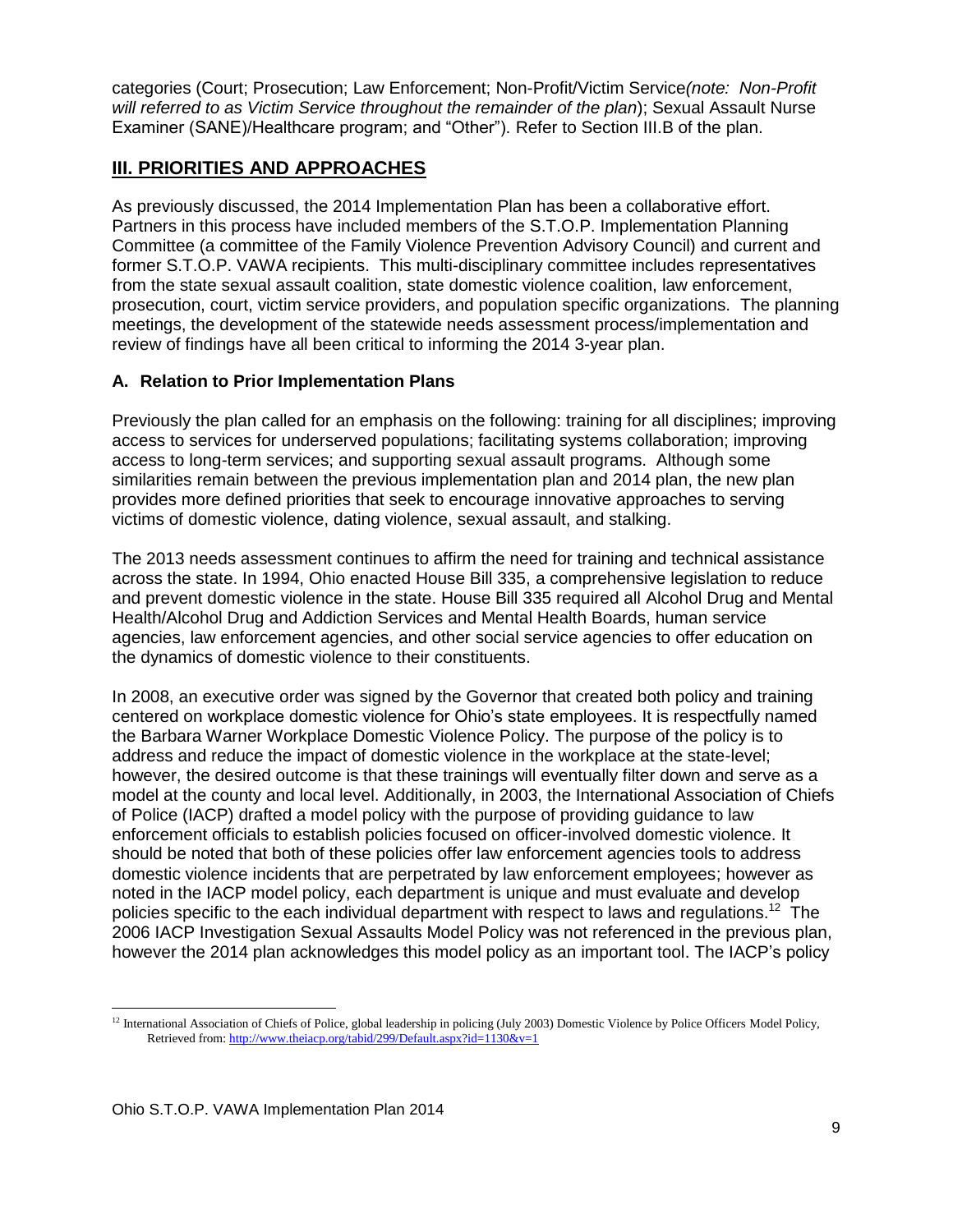recognizes "the special needs involved in sexual assault investigations, this policy is an allinclusive document that covers first response, investigation, and prosecution<sup>713</sup>

The 2014 plan continues to recognize the need to facilitate systems collaboration. In 2010, Ohio enacted two separate components of Family Violence legislation that have impacted the distribution and implementation of VAWA funding decisions in Ohio; House Bill 10, and House Bill 19. House Bill 10 authorizes a juvenile court to issue a civil protection order in the context of teen dating violence against a minor respondent if certain offenses are alleged, including but not limited to, assaulting or stalking another youth with whom the minor respondent had a dating relationship. While the original intent of HB 10 was to create a mechanism to offer protection to victims of teen dating violence, the law, as enacted, went beyond simply addressing teen dating violence cases to include youth violence broadly speaking. In contrast, the purpose of House Bill 19 is to require school districts to adopt a dating violence policy and to include dating violence education within the health education curriculum. Although activities in furtherance of House Bill 19 are not eligible for funding under the VAWA statutes; it is considered an important and relevant component of the collaborative process to affect a coordinated community response.

Additionally, the 2014 plan will continue to require courts, prosecution, law enforcement, and victim service providers to collaborate in the implementation of projects. These collaborations have not only proven essential to the success of a specific project, but also build communication bridges between systems. However, it is recognized that the process of building collaborations is difficult and often a burdensome process; despite the purpose of the intended outcome. As a result, the committee discussed the need for strategies that would allow for long term technical assistance and training towards collaboration. The OCJS application process requires that applicants identify the collaboration board members and the board's purpose. The 2014 plan also identifies additional components that seek to expand collaborative opportunities in efforts to better leverage the success of projects.

The previous plan identified communication as lacking due to incompatible computer systems. OCJS recognizes the need to continue to support projects that develop compatible information technology systems to increase victim safety. Therefore, the 2014 plan will continue to encourage projects to develop information technology systems (both hardware and software) to increase communication and information sharing.

The prior implementation plan focused on seven of the previous fourteen statutory purpose areas and a summary is listed as follows (*However, it should be noted that while only seven of these areas were stated as priorities for funding, the remaining purpose areas were addressed in the "Underserved Victims" focus of the plan):*

- **VA1 Training.** Supports training for law enforcement officers, judges, prosecutors, and court personnel.
- **VA2 Enhancement Efforts.** Supports the development, training, and expansion of units of law enforcement officers, judges, prosecutors, and court personnel.
- **VA3 Policy and Protocol Development**. Supports the implementation of more effective law enforcement, court/prosecution policies, protocols, orders, and services.

l <sup>13</sup> International Association of Chiefs of Police, global leadership in policing, (November 2006) *Investigating Sexual Assaults Model Policy*, Retrieved from[: http://www.theiacp.org/tabid/299/Default.aspx?id=1133&v=1](http://www.theiacp.org/tabid/299/Default.aspx?id=1133&v=1)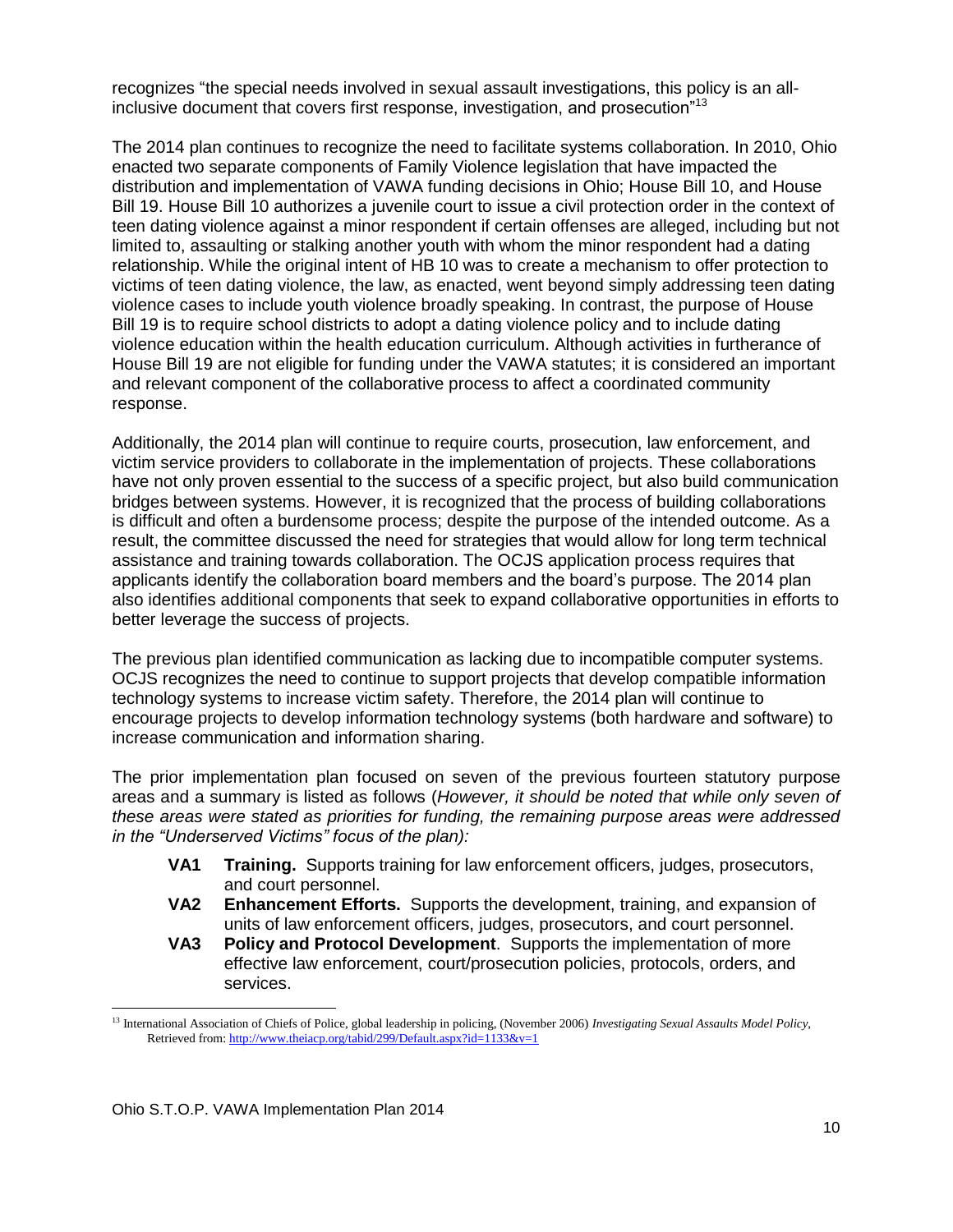- **VA4 Data Collection and Communication Systems.** Supports the installation of computerized systems to identify and track protection orders, arrests, and violations of orders, prosecutions, and convictions.
- **VA5 Victim Service Programs and Visitation Centers.** Supports the development and strengthening of victim service programs and visitation centers.
- **VA6 Stalking Programs**.Supports the development and strengthening of programs to address stalking.
- **VA7 Sexual Assault Nurse Examiners (SANE).** Supports training for sexual assault forensic medical examiners.

The 2013 Reauthorization Act of 2013, Pub.L. No. 113-4 (VAWA 2013) was enacted on March 7, 2013; and seven additional new purpose areas were added. Additionally, the reauthorization ensures that domestic violence, dating violence, sexual assault, and stalking are included in all the purpose areas. VAWA 2013 also requires states to allocate 20% of the total federal award towards projects that meaningfully address sexual assault across two or more of the federal mandated allocations (victim services, law enforcement, prosecution, and courts). Refer to *Distribution of Funds for Core Categories,* Section III.D.

Following the reauthorization, OCJS determined it was important to include within its Request for Proposal (RFP) process specific details regarding the federally applicable purpose areas. As a result, all applicable purpose areas were included within the June 2013 RFP; applicants were requested to detail in their application how the proposed project fit within one of the fourteen statutory purpose areas. **In 2014, OCJS RFPs will include a description of all of the VAWA purpose areas to promote Ohio's communities to better strategize the types of programs and services that will be implemented in support of victims of domestic violence, dating violence, sexual assault, and stalking.** 

#### **S.T.OP VAWA funding requests must meet one of the following applicable purpose areas:**

- 1. Training law enforcement officers, judges, other court personnel, and prosecutors to more effectively identify and respond to violent crimes against women, including the crimes of sexual assault, domestic violence, stalking, and dating violence, including the use of nonimmigrant status under subparagraphs (U) and (T) of section 101(a)(15) of the Immigration and Nationality Act (8 U.S.C. 1101(a));
- 2. Developing, training, or expanding units of law enforcement officers, judges, other court personnel, and prosecutors specifically targeting violent crimes against women, including the crimes of sexual assault, dating violence, stalking, and domestic violence;
- 3. Developing and implementing more effective police, court, and prosecution policies, protocols, orders, and services specifically devoted to preventing, identifying, and responding to violent crimes against women, including the crimes of sexual assault, dating violence, stalking, and domestic violence, as well as the appropriate treatment of victims;
- 4. Developing, installing, or expanding data collection and communication systems, including computerized systems, linking police, prosecutors, and courts or for the purpose of identifying, classifying, and tracking arrests, protection orders, violations of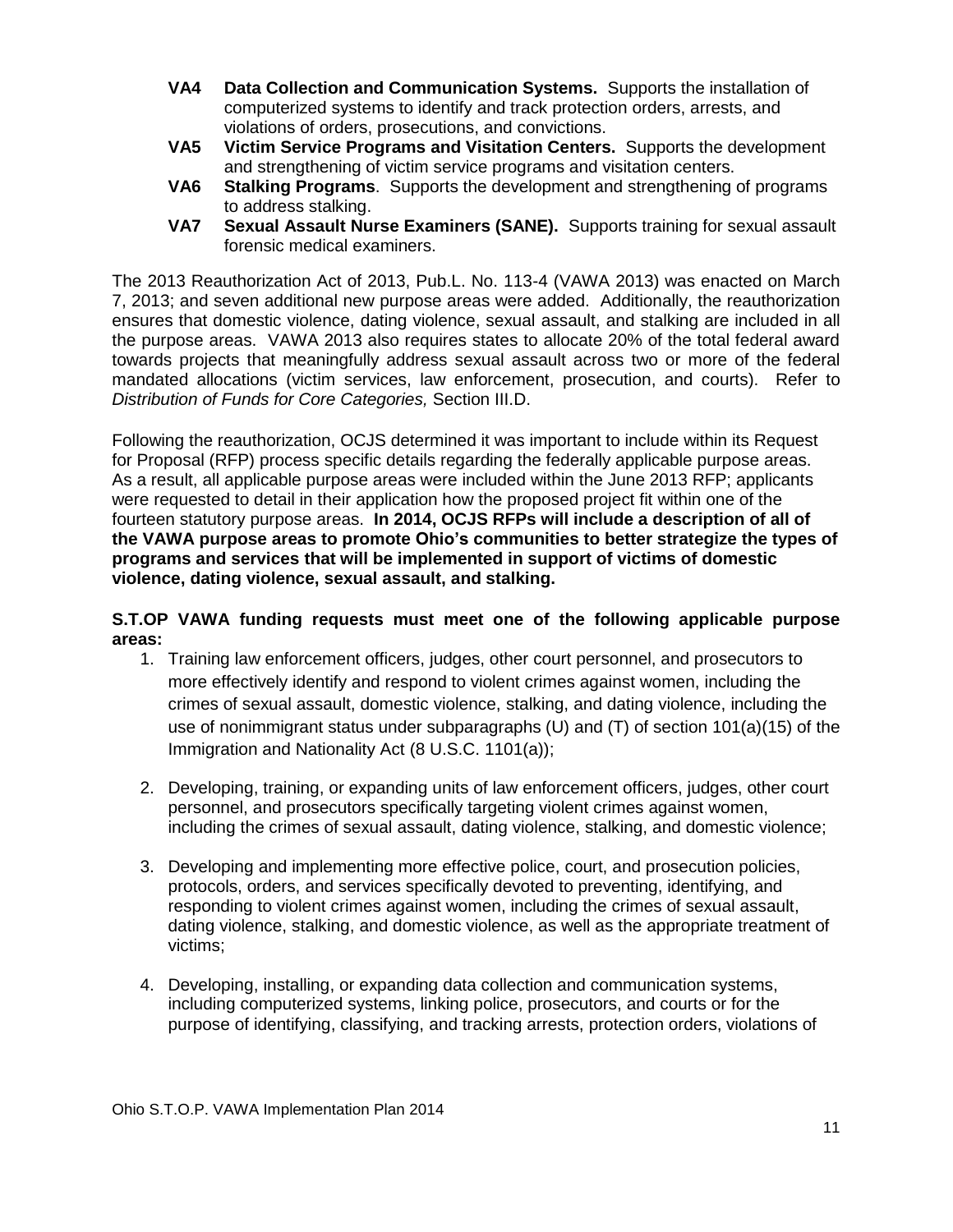protection orders, prosecutions, and convictions for violent crimes against women, including the crimes of sexual assault, dating violence, stalking and domestic violence;

- 5. Developing, enlarging, or strengthening victim services and legal assistance programs, including sexual assault, domestic violence, stalking, and dating violence programs, developing or improving delivery of victim services to underserved populations, providing specialized domestic violence court advocates in courts where a significant number of protection orders are granted, and increasing reporting and reducing attrition rates for cases involving violent crimes against women, including crimes of sexual assault, dating violence, stalking, and domestic violence;
- 6. Developing, enlarging, or strengthening programs addressing the needs and circumstances of Indian tribes in dealing with violent crimes against women, including the crimes of sexual assault, dating violence, stalking, and domestic violence;<sup>14</sup>
- 7. Supporting formal and informal statewide, multidisciplinary efforts, to the extent not supported by state funds, to coordinate the response of state law enforcement agencies. prosecutors, courts, victim services agencies, and other state agencies and departments, to violent crimes against women, including the crimes of sexual assault, domestic violence, stalking, and dating violence;
- 8. Training of sexual assault forensic medical personnel examiners in the collection and preservation of evidence, analysis, prevention, and providing expert testimony and treatment of trauma related to sexual assault;
- 9. Developing, enlarging, or strengthening programs to assist law enforcement, prosecutors, courts, and others to address the needs and circumstances of older and disabled women who are victims of domestic violence, dating violence, stalking or sexual assault, including recognizing, investigating, and prosecuting instances of such violence or assault and targeting outreach and support, counseling, and other victim services to such older and disabled individuals;
- 10. Providing assistance to victims of domestic violence and sexual assault in immigration matters;
- 11. Maintaining core victim services and criminal justice initiatives, while supporting complementary new initiatives and emergency services for victims and their families;
- 12. Supporting the placement of special victim assistants (to be known as "Jessica Gonzales Victim Assistants") in local law enforcement agencies to serve as liaisons between victims of domestic violence, dating violence, sexual assault, and stalking and personnel in local law enforcement agencies in order to improve the enforcement of protection orders. Jessica Gonzales Victim Assistants shall have expertise in domestic violence, dating violence, sexual assault, or stalking and may undertake the following activities:

 $\overline{\phantom{a}}$ 

<sup>&</sup>lt;sup>14</sup> Ohio does not have any federally recognized tribes, and therefore this purpose area under the Federal Statute is not applicable.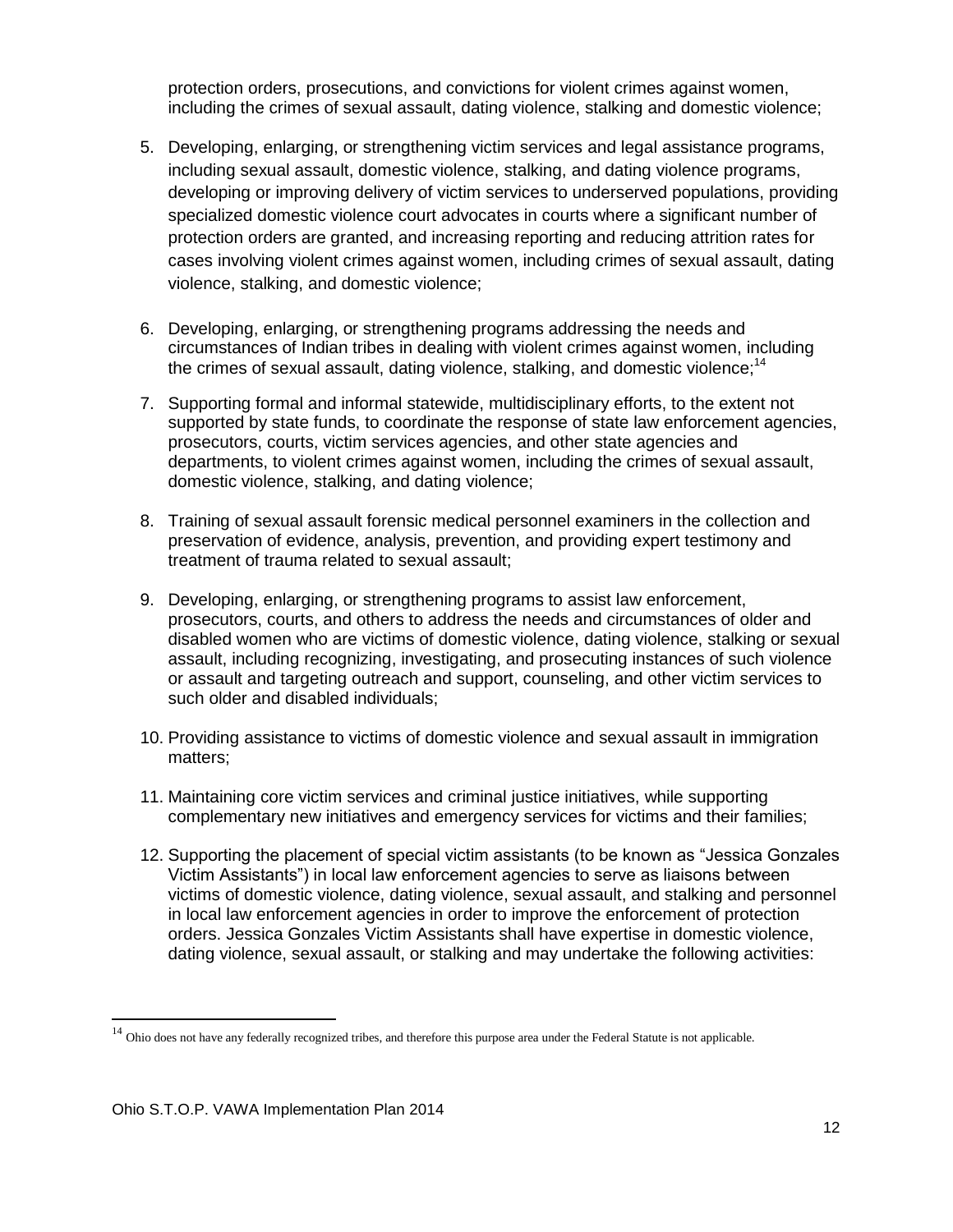- developing, in collaboration with prosecutors, courts, and victim service providers, standardized response policies for local law enforcement agencies, including the use of evidence-based indicators to assess the risk of domestic and dating violence homicide and prioritize dangerous or potentially lethal cases;
- notifying persons seeking enforcement of protection orders as to what responses will be provided by the relevant law enforcement agency;
- referring persons seeking enforcement of protection orders to supplementary services (such as emergency shelter programs, hotlines, or legal assistance services); and;
- taking other appropriate action to assist or secure the safety of the person seeking enforcement of a protection order.
- 13. Providing funding to law enforcement agencies, nonprofit nongovernmental victim services providers, and State, Tribal, Territorial, and local governments (which funding stream shall be known as the Crystal Judson Domestic Violence Protocol Program) to promote—
	- the development and implementation of training for local victim domestic violence service providers, and to fund victim services personnel, to be known as "Crystal Judson Victim Advocates," to provide supportive services and advocacy for victims of domestic violence committed by law enforcement personnel;
	- the implementation of protocols within law enforcement agencies to ensure consistent and effective responses to the commission of domestic violence by personnel within such agencies such as the model policy promulgated by the International Association of Chiefs of Police ("Domestic Violence by Police Officers: A Policy of the IACP, Police Response to Violence Against Women Project" July 2003); and
	- the development of such protocols in collaboration with State, Tribal, Territorial and local victim services providers and domestic violence coalitions.
- **Note:** Any law enforcement, State, Tribal, Territorial, or local government agency receiving funding under the Crystal Judson Domestic Violence Protocol Program shall, on an annual basis, receive additional training on the topic of incidents of domestic violence committed by law enforcement personnel from domestic violence and sexual assault nonprofit organizations and, after a period of two years, provide a report of the adopted protocol to the Department, including a summary of progress in implementing such protocol. As such, States and Territories are responsible for ensuring that each subgrantee receiving funds under this purpose area will receive the required annual training. States are also responsible for ensuring that subgrantees submit their two-year report to the Department. States and Territories **must** notify and provide OVW with a list of subgrantee recipients awarded STOP funds under the Crystal Judson Domestic Violence Protocol Program.
- 14. Developing and promoting State, local, or tribal legislation and policies that enhance best practices for responding to domestic violence, dating violence, sexual assault, and stalking;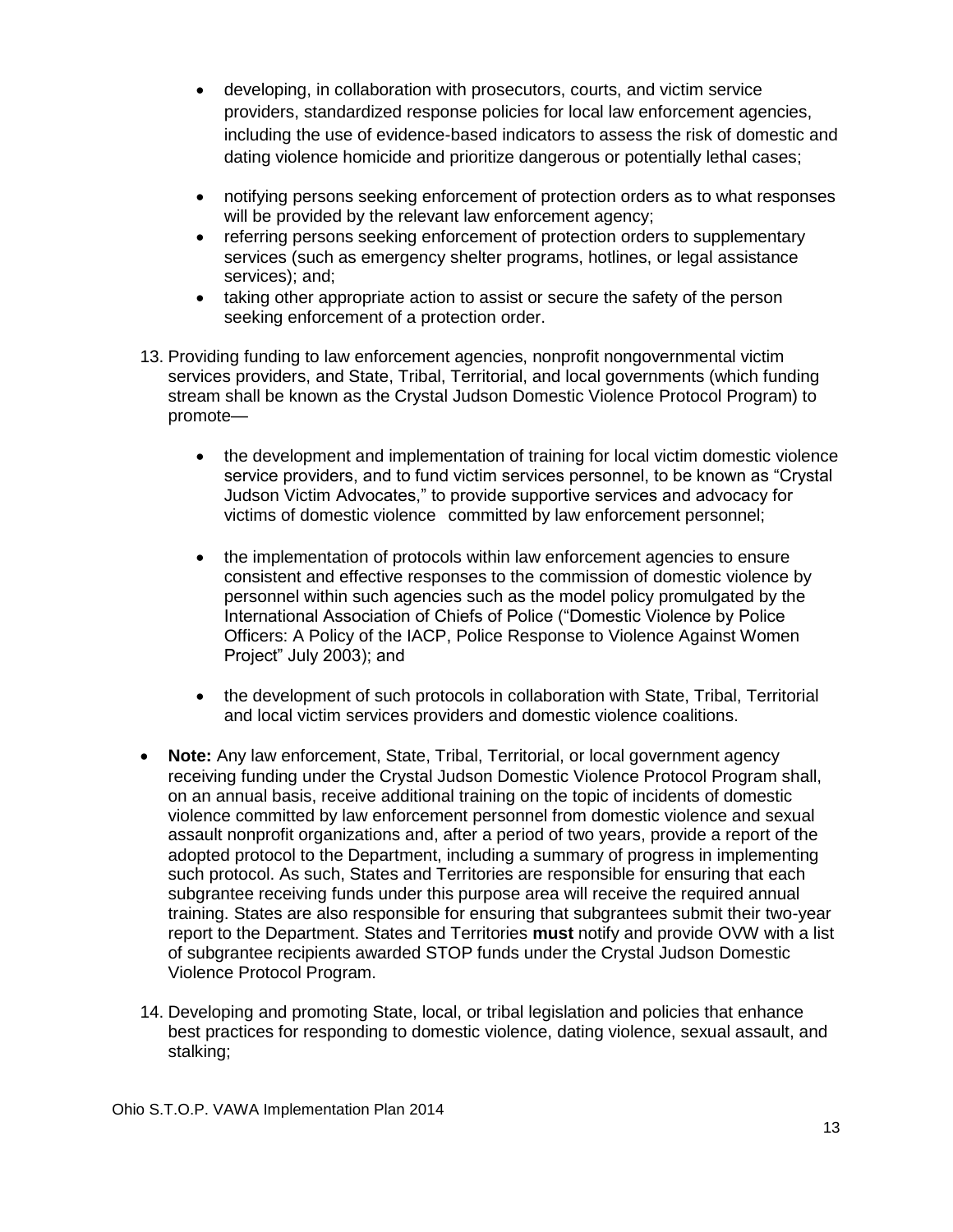- 15. Developing, implementing, or enhancing Sexual Assault Response Teams, or other similar coordinated community responses to sexual assault.
- 16. Developing and strengthening policies, protocols, best practices, and training for law enforcement agencies and prosecutors relating to the investigation and prosecution of sexual assault cases and the appropriate treatment of victims;
- 17. Developing, enlarging, or strengthening programs addressing sexual assault against men, women, and youth in correctional and detention settings;
- 18. Identifying and conducting inventories of backlogs of sexual assault evidence collection kits and developing protocols and policies for responding to and addressing such backlogs, including protocols and policies for notifying and involving victims;
- 19. Developing, enlarging, or strengthening programs and projects to provide services and responses targeting male and female victims of domestic violence, dating violence, sexual assault, or stalking, whose ability to access traditional services and responses is affected by their sexual orientation or gender identity, as defined in section 249(c) of title 18, United States Code; and
- 20. Developing, enhancing, or strengthening prevention and educational programming to address domestic violence, dating violence, sexual assault, or stalking, with not more than 5 percent of the amount allocated to a State to be used for this purpose.

The 2014 Implementation Plan will also continue to require that applicants who request funding in support of visitation centers clearly demonstrate the following eligibility criteria to be considered for funding:

- A secured and adequate space for the location; and hours of operation
- Type of supervision
- Frequency and type of domestic violence training project staff receive
- Demonstration of need/uniqueness of the service area
- Procedures to address liability issues
- Letters of participation from the court and Jobs and Family Services
- Means of referrals
- Target population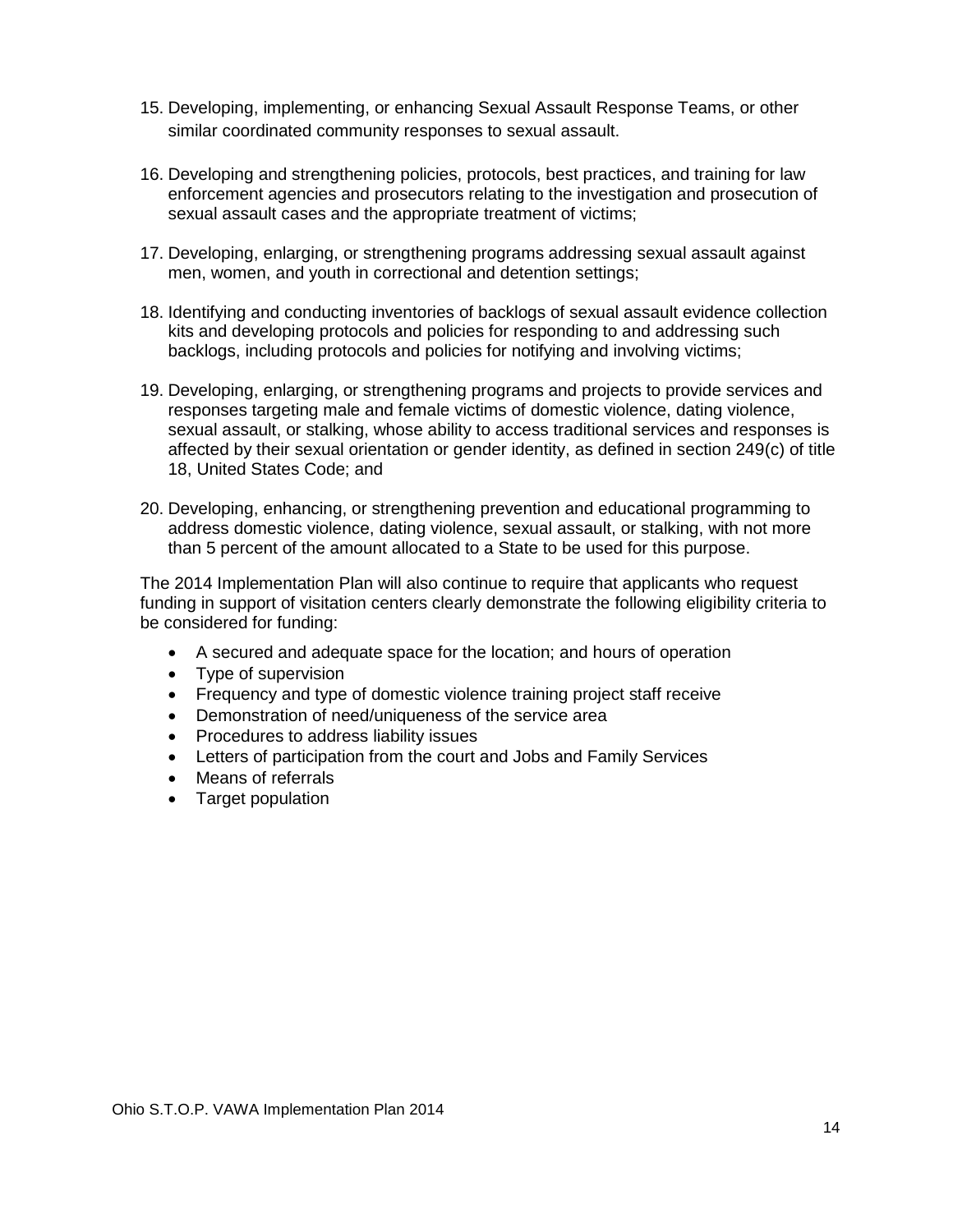#### **B. Goals and Objectives**

#### **Goal 1**

Multidisciplinary and program specific projects will meaningfully address and ensure coordinated community responses for victims of domestic violence, dating violence, sexual assault, and stalking.

#### **Objectives:**

- Provide training for multidisciplinary and program specific agencies to ensure a coordinated community response.
- Coordinate resources, address barriers and advocate for increased access to economic justice needs.
- Increase access to resources for underserved populations and limited English proficient victims.

#### **Goal 2**

Domestic violence homicides will be reduced throughout the state.

#### **Objectives:**

- Provide training to multidisciplinary and program specific agencies to ensure a coordinated community response.
- Provide technical assistance for the provision of countywide fatality reviews.
- Coordinate resources, address barriers and advocate for increased access to economic justice needs.
- Increase access to resources for underserved populations and limited English proficient victims.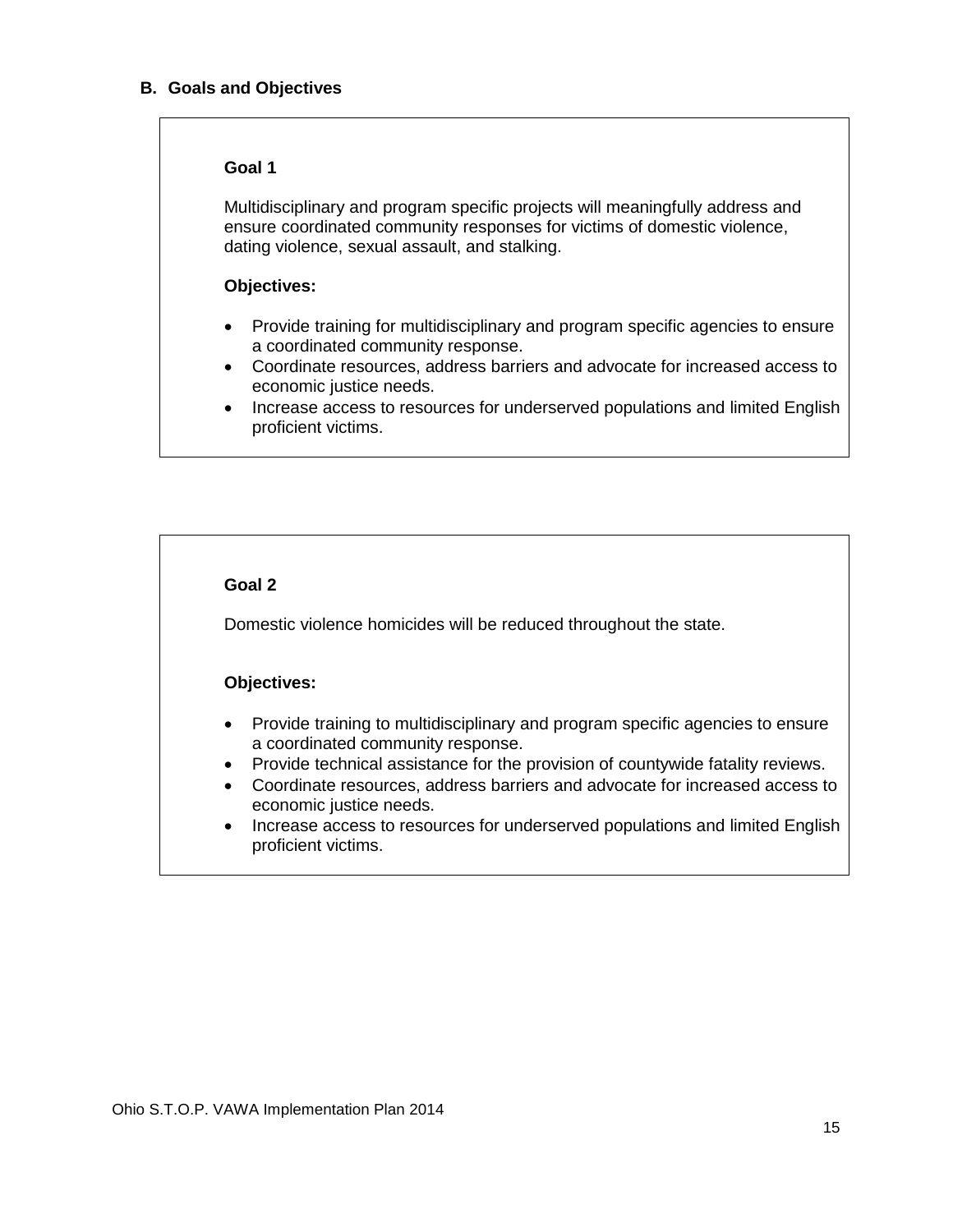#### **Goal 3**

Meaningfully address services for victims of domestic violence, dating violence, sexual assault, and stalking.

#### **Objectives:**

- Provide training to multidisciplinary and program specific agencies to ensure a coordinated community response.
- Coordinate resources, address barriers and advocate for increased access to economic justice needs.
- Increase access to resources for underserved populations and limited English proficient victims.

### **C. Priority Areas**

#### **Types of Programs**

As previously stated, to determine priority area recommendations for the 2014 Implementation Plan, the S.T.O.P. Committee formed smaller workgroups based upon the same needs assessment program categories (Court; Prosecution; Law Enforcement; Sexual Assault Nurse Examiner (SANE)/Healthcare program; and Other**). In 2014, OCJS will require applicants to describe how their project aligns with the S.T.OP. VAWA Implementation Plan priorities for Ohio; and define a supporting objective.** It is also expected that the following will assist OCJS to identify programs or projects that meaningfully address sexual assault across two or more of the federally mandated allocation areas. Refer to *Distribution of Funds for Core Categories,* Section III.D.

#### **COURT**

#### **Training:**

Training was identified as an overall need for judges, magistrates, court personnel and clerks of courts. Findings noted that there was an ineffective or inadequate sanctioning of offenders.

#### **Access to Justice**:

Inadequate access to court interpreters was identified as a prevalent need throughout the assessment process. *It was also noted, that this was consistent throughout the program areas that interpreter access was lacking as an adequate resource*. The lack of appropriate interpreter services can lead to the improper use of family members, bilingual court staff and/or advocates to provide interpretation.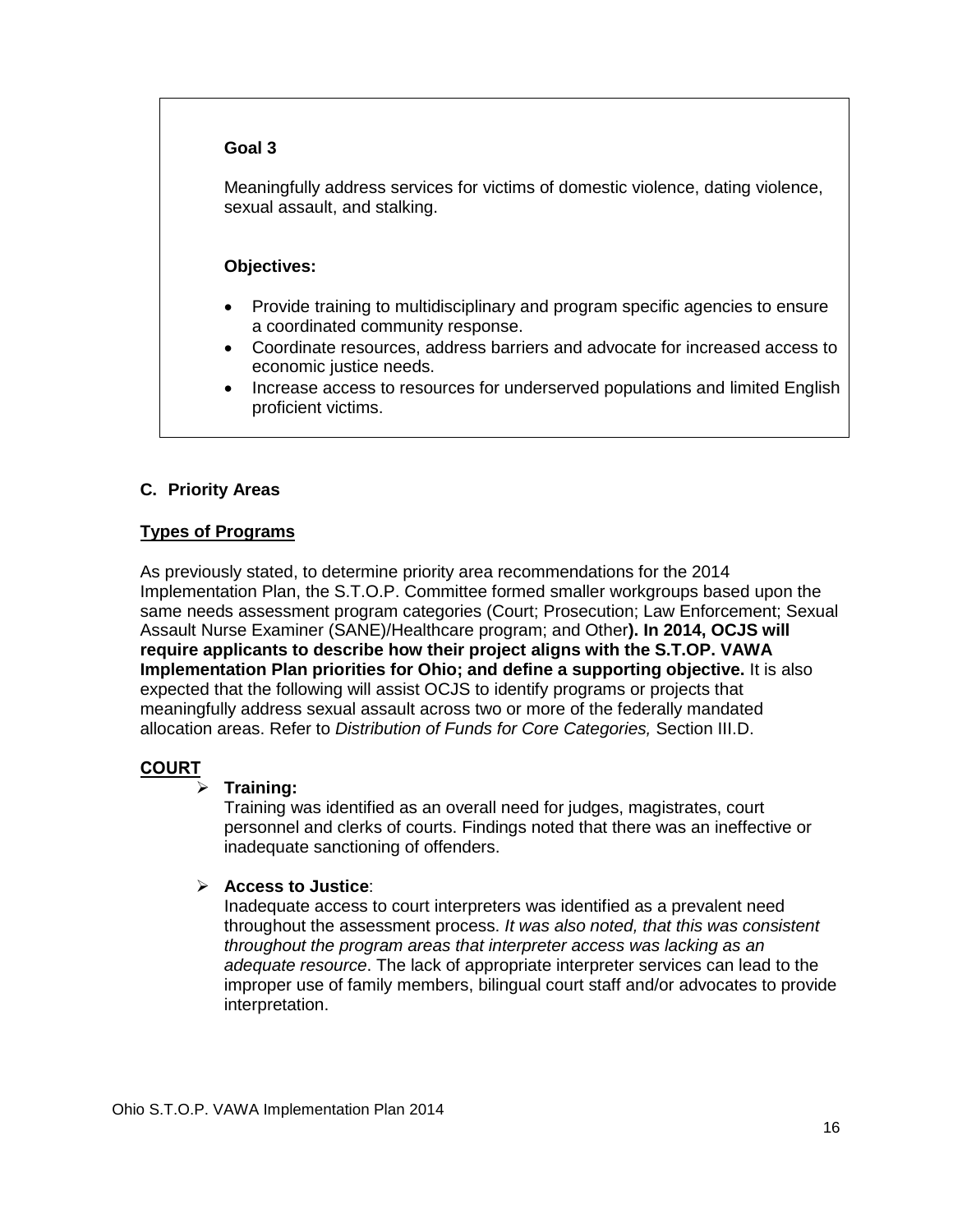## **Court Protocol:**

It was recognized that effective court policies and procedures are needed to ensure appropriate and successful responses.

- **Interpreters and issuance of civil protection orders**. Policies and procedures should be implemented to ensure victims are not turned away when attempting to file protection orders. This is especially true for undocumented immigrants who are in need of services.
- **Victims of stalking and sexual assault** face barriers related to issues of "credibility". Legal processes are lengthy, and many victims of sexual assault drop charges because of the difficulty they experience accessing the justice system.

#### **PROSECUTION**

#### **Specialized Units:**

There is a need for enhancement and/or creation of specialized units for sexual assault, domestic assault and stalking. There should be added emphasis that these units collaborate with victim advocates. It was also noted that funding for specialized units could be a benefit as it can lower the number of cases per prosecutor.

#### **Training:**

Findings indicate that this is an ongoing need and emphasized in four particular need areas:

- **Trauma Informed Practice**
- **Evidence**—specifically to determine what is admissible; the use of experts, DNA and toxicology; and how to build a stalking case.
- **Culturally and competently** serving clients from diverse populations.
- **Cross training and collaboration** with other agencies to expand and enhance capacity and to avoid the duplication of services.
- **Reduce the incidence of charging or only going forward with prosecuting "one issue."** It is critical that the entire victim experience is recognized and may include domestic violence, sexual assault and stalking; and not either/or incident.

#### **LAW ENFORCEMENT**

**Training:**

To enhance law enforcement's response to victims of domestic violence, sexual assault and stalking, training will be an ongoing need. Within the training context it was noted that training could occur in a variety of venues and not just at the local agency level. Training topics can be incorporated into law enforcement focused statewide agency trainings (i.e. Ohio Peace Officer Training Academy, online accessible eOPOTA trainings). The following topics were identified as important for law enforcement:

- **Explaining and enforcing** Civil Protection Orders and Temporary Protection Orders.
- **Investigating domestic violence** complaints to determining the primary aggressor on domestic violence calls.
- **Interviewing skills and victim sensitivity.**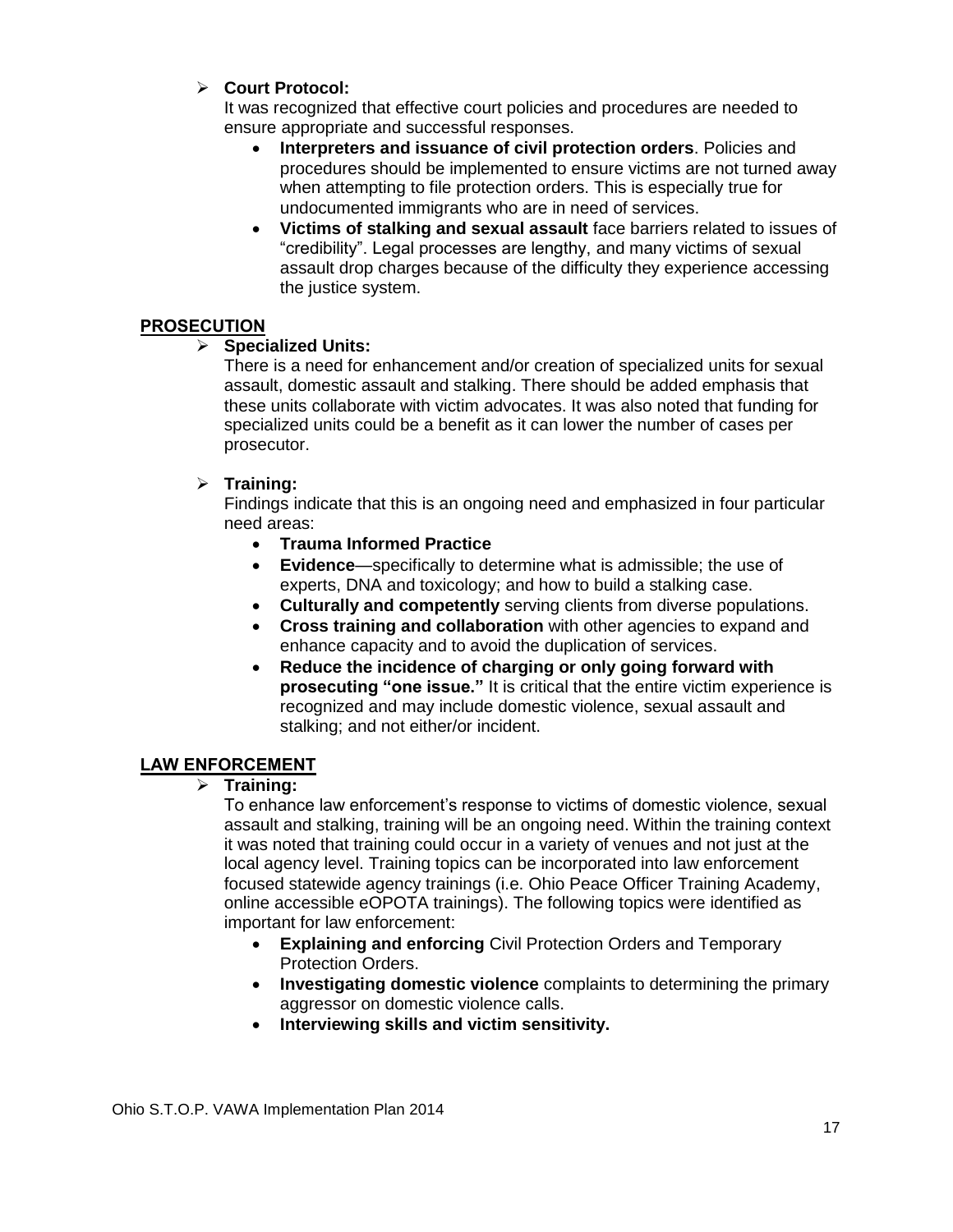- **Serving Deaf and limited-English-proficient (LEP) victims.** It was determined that many law enforcement officials feel they are lacking resources to adequately serve these populations.
- **Sexual assault and stalking-focused training.** Many law enforcement officials do not have specialized units dedicated towards victims of domestic violence, sexual assault and stalking. Specifically it was noted that agencies that did have specialized units were more likely to have the following: increased success in prosecutions, better victim support and satisfaction, increased involvement of victim advocates, and were actively collaborating with the local Sexual Assault Response Team (SART) and the Prosecutor's Office.

### **VICTIM SERVICE**

### **Special/Underserved Populations:**

Significant gaps continue to exist in regards to services that are for and received by marginalized and underserved populations. Some of the populations identified through the assessment include but are not limited to: Deaf/Hard of Hearing, Homeless, Mental Health/Substance Abuse, limited English proficient; Undocumented individuals; Teens/Youth, Persons living in poverty, Amish, Lesbian, Gay, Bi-sexual, Transgender, Queer and Intersex.

 **Training, outreach, collaboration, goal setting.** Within the context of serving special and underserved populations is the need for continued training, building, expanding and enhancing outreach efforts, and building and expanding innovative and effective collaborations and partnerships.

Applicants will continue to be required to respond to the following questions:

"*What are the underserved populations your project will serve?"*

 *Avoid identifying "all" victims of domestic violence, dating violence, sexual assault, and stalking as underserved.*

*"Why are the populations currently underserved?"*

- *What are the barriers to services for the populations?*
- *Are the underserved populations attempting to access services? If not, then why not?*

"*How will the project meet the needs of the underserved populations?"*

 *What efforts will or are occurring to promote the elimination to barriers to accessing services, and help increase the utilization of services for underserved populations?*

In addition, previous strategies to outreach, collaboration, and partnership for underserved populations will be requested in the RFP.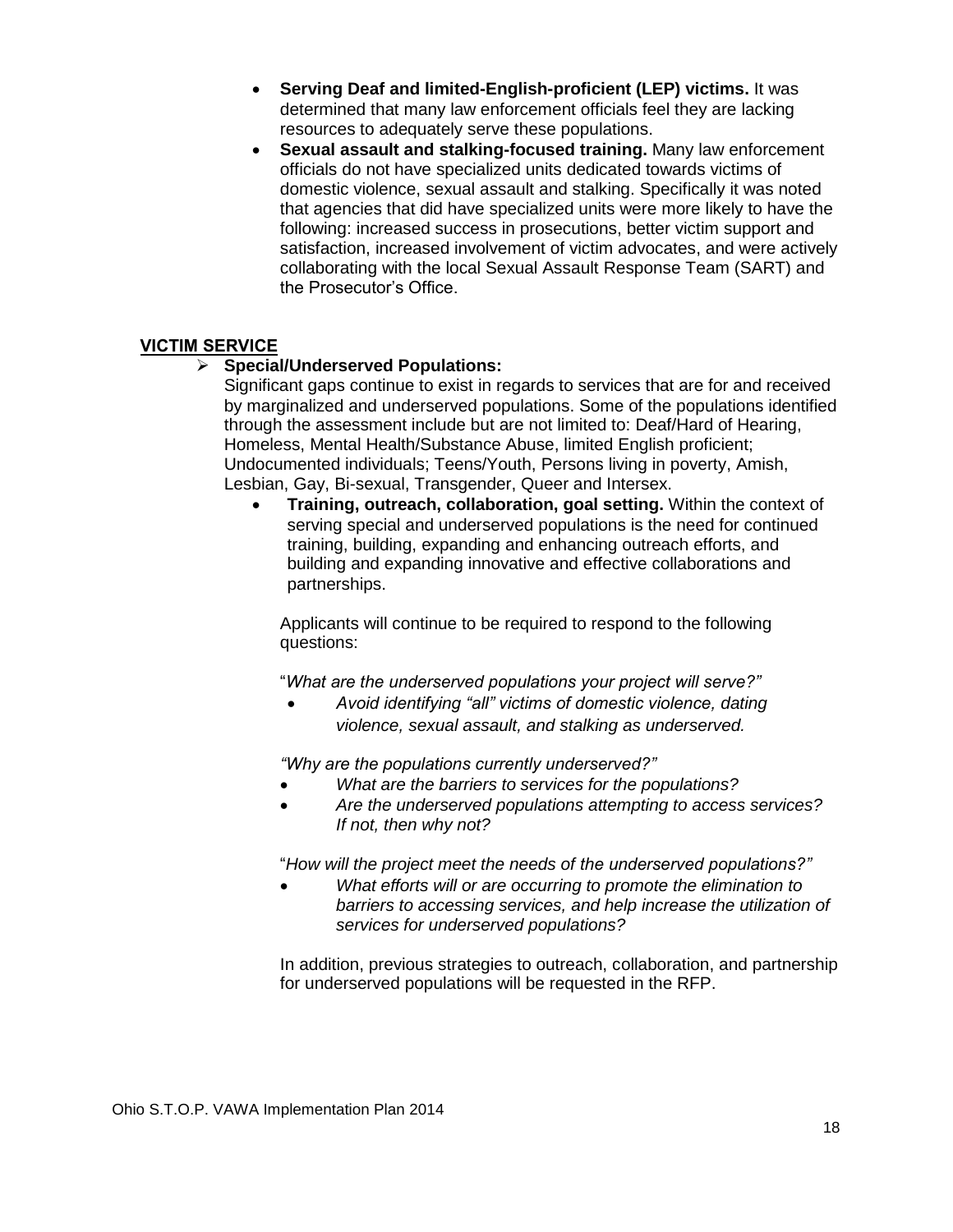Changing the approach to serving underserved populations should be developed by considering whether the marginalized community falls into one of the following three tier populations:

- *Unserved: populations that have no services available to them.*
- *Underserved: populations that have minimal access and are in need of more outreach and support.*
- *Inadequately served: Historically marginalized populations that may be overrepresented, but remain inadequately served with specific reference to the quality of service and a "one-size-fits-all" approach.<sup>15</sup>*

Incorporating the three tier system into the RFP planning process will be useful for the identification of culturally specific programs and projects to be funded from the required 10 percent set aside. Refer to *Distribution of Funds for Core Categories,* Section III.D *Culturally Specific Services, and Addressing the Needs of Underserved Victims, Section III.F*.

### **ECONOMIC JUSTICE:**

Findings throughout the survey continue to support the need for Economic Justice for victims. Access to civil attorneys, housing, and transportation was noted as an especially important need that can increase victim safety.

- **Civil attorneys** are an essential resource to assist with a variety of civil needs experienced by victims, and that includes but is not limited to: civil protection orders; custody, divorce, immigration, housing, bankruptcy, employment and school/education issues.
- **Supervised visitation/exchange centers** are recognized to encompass all systems, but they are also important in relationship to divorce and custody hearings. The 2014 plan will continue to require applicants to provide details that respond to the following criteria:
	- Ensure a secured and adequate space for the location; and hours of operation;
	- Describe the type of supervision;
	- Describe how often and what type of domestic violence training project staff receive;
	- Explain the need/uniqueness of the service area;
	- Describe procedures to address liability issues;
	- Include letters of participation from court and Jobs and Family Services;
	- Describe means of referrals;
	- Describe target population.
- **Housing** continues to be a prevalent need that encompasses emergency, transitional and permanent needs. Findings indicate the continued need to develop and create collaborative relationships with agencies serving persons in need of housing.

l <sup>15</sup> Women of Color Network, 2013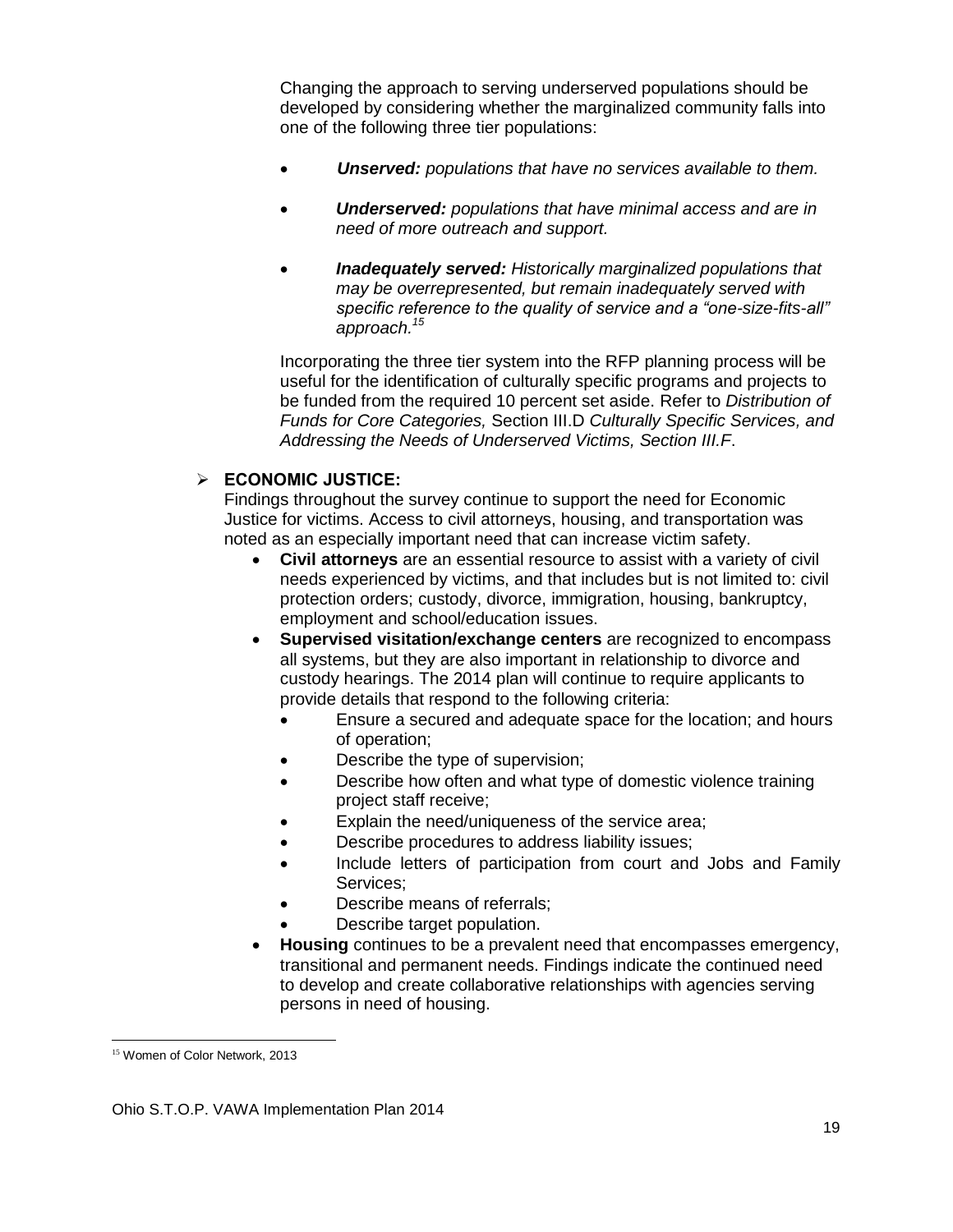- Applicants will be requested to identify a representative from community housing, and/or whether they are actively participating on their regional Continuum of Care (CoC) committees.
- **Transportation:** Lack of accessible transportation perpetuates isolation and prevents accessible economic justice related to the aforementioned needs.

#### **SEXUAL ASSAULT NURSE EXAMINER (SANE)/HEALTHCARE PROGRAM; AND OTHER**

#### **Increase number of SANEs available across the state:**

Findings indicate that across the state the need for 24/7 SANEs is significant, and especially within underserved populations. There is significant need for hospital administrator support of SANEs to eliminate the extensive travel victims often have to make for a sexual assault exam and kit collection. It was also noted one of the largest reasons for the low number of SANEs was lack of funding.

#### **Enforce existing laws and regulations:**

- **Ensure compliance** occurs related to unallowable billing for sexual assault exams.
- **Provide interpreters** for limited English proficient survivors.
- **Address kit testing, storage, and protocol.**

#### **Increase the number of sexual assault centers throughout the state:** It was noted that there should be a priority on underserved areas which includes southeast Ohio. The 2014 plan recognizes the need for continued collaboration between OCJS, the state sexual assault coalition and other relevant state agencies to seek solutions to providing services to these underserved areas.

#### **Specialized units for domestic violence and sexual assault.**

- **Training-neurobiology of trauma:** Many law enforcement and members of the legal community are not familiar or do not understand the neurobiology of trauma and often have preconceived expectations as to how a victim will look or act following an assault.
- **Address child custody issues:** Many child sexual abuse victims are still in the custody of the perpetrator.

### **D. Grantmaking Strategy**

#### **Distribution of Funds for Core Categories**

Federal requirements mandate the VAWA funding distribution within Ohio's justice system. OCJS determines funding categories for projects based on the agency implementing the project and the services most directly supported by the project. All of the allocation categories mentioned below are disbursed based on the type of organization that benefits from the VAWA program and the type of services supported by the program. Discretionary funding may be used for any of the categories as deemed appropriate by OCJS.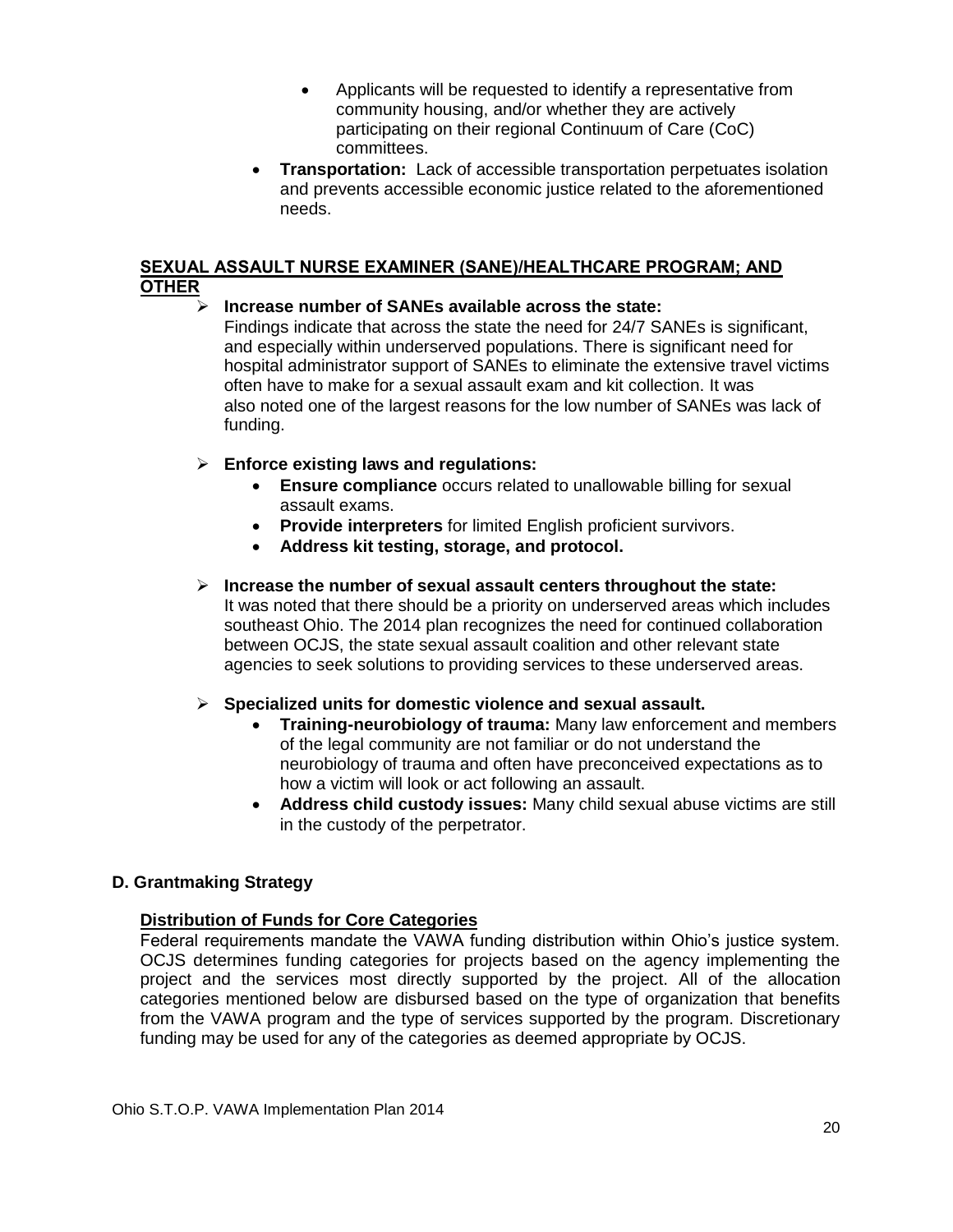- Law Enforcement 25%
- Prosecution 25%
- Victim Services 30% *(\*10% must go to culturally specific community-based organizations)*
- Court 5%
- Discretionary 15%

Pursuant to the Violence Against Women and Department of Justice Reauthorization Act of 2005 (H.R. 3402), S.T.O.P. funding decisions must take into consideration that 10% of the 30% that is allocated to victim services must be distributed to community-based organizations that provide culturally specific services.

*The term 'culturally specific' means primarily directed toward racial and ethnic minority groups (as defined in section 1707(g) of the Public Health Service Act (42 U.S.C. 300u– 6(g)). ''(7) CULTURALLY SPECIFIC SERVICES.—The term 'culturally specific services' means community-based services that include culturally relevant and linguistically specific services and resources to culturally specific communities.*

Under VAWA 2013, 20 percent of funds granted to a state shall be allocated for programs or projects in 2 or more allocations (victim services, courts, law enforcement, and prosecution) that meaningfully address sexual assault, including stranger rape, acquaintance rape, alcohol or drug-facilitated rape, and rape within the context of an intimate partner relationship.

#### **Distribution of Funds Based on Population and Geographic Areas**

OCJS is committed to the equitable distribution of funding throughout the state. For grant administration purposes, all of Ohio's counties are served directly by OCJS, with the exception of three large metropolitan counties served by Regional Planning Units (RPU): Cuyahoga, Franklin, and Lucas. A formula, consisting of 1-part crime to 1-part population, is used to determine the amount of funds each RPU receives each year. The RPUs are responsible for planning and distributing funds to their communities based on local needs and conditions. Additionally, the RPUs administer and evaluate VAWA-funded initiatives consistent with this Implementation Plan.

OCJS implements a 3-pronged grant application review process. The initial OCJS grant review is conducted by the OCJS Grant Coordinators as an internal review to ensure fiscal and programmatic compliance with state and federal guidelines. At the same time, a peer review team of state and local professionals, comprised of law enforcement, prosecution, victim services, and court personnel participate in a review of the submitted applications using a grant review matrix to score applications. Finally, grant applications are reviewed with the OCJS Director, the S.T.O.P. VAWA program planner, the OCJS Family Violence Prevention Director and management staff to make final funding recommendations. While projects are not given preference based on their geographical area, final funding decisions are reviewed to foster an even distribution of funds throughout Ohio.

To assist in the equitable distribution of these funds to reduce and prevent violence against women, OCJS, in partnership with other state agencies and the statewide coalitions, participates on an Interagency Victim Assistance Coordinating Council (IVACC). IVACC has established a four-pronged strategy for serving victim needs in Ohio: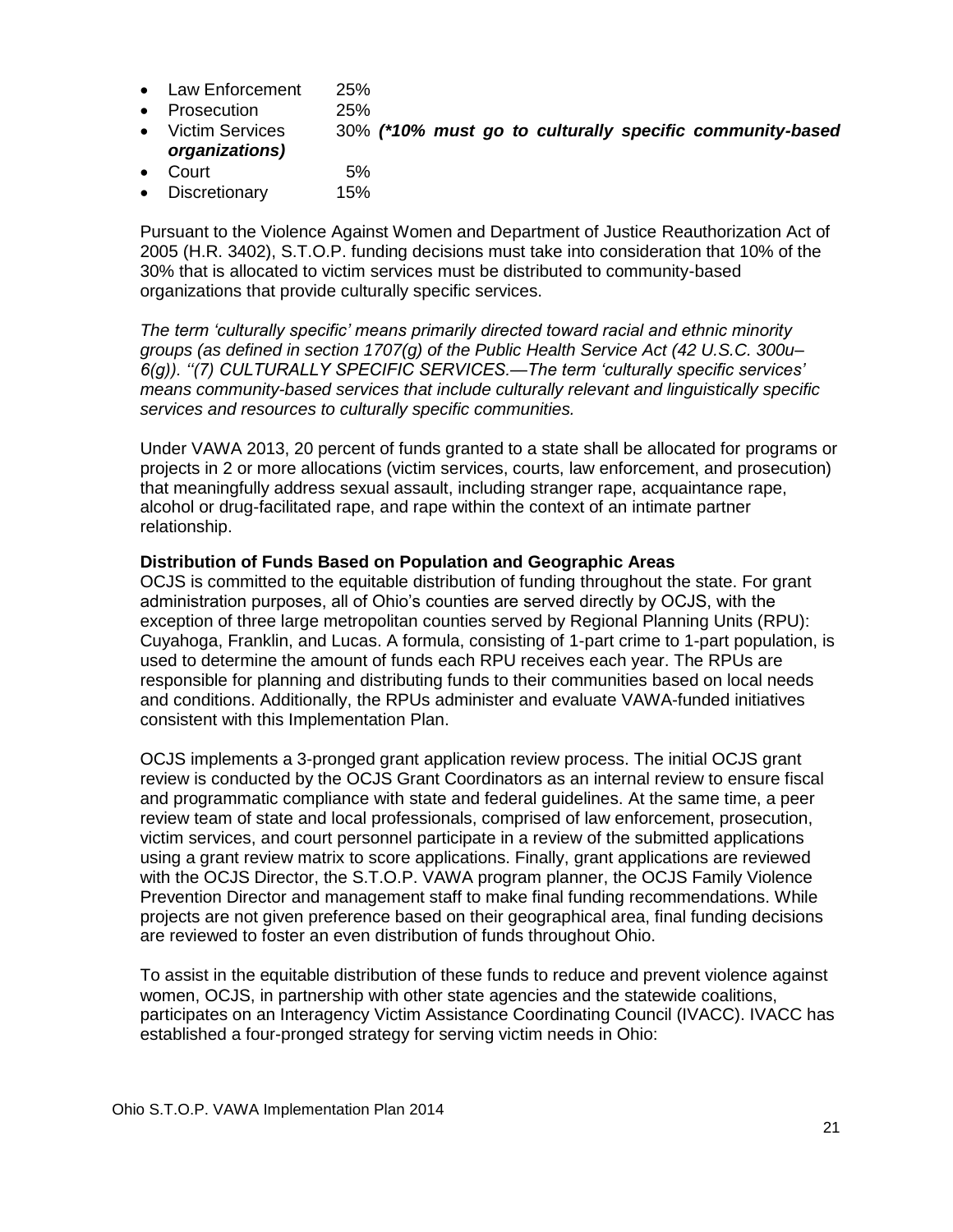- **1. Identify all Ohio projects receiving victim service funding from OCJS, the Ohio Department of Health, and the Ohio Attorney General's Office.** Purpose: To determine counties not receiving funding for future outreach efforts.
- **2. Develop technology to improve coordination.** Purpose: To enable IVACC members to share information electronically regarding state-funded victim programs for faster, streamlined tracking.
- **3. Create specific codes for different types of victim services available from different disciplines and agencies.** Purpose: To identify types of programs available in Ohio's 88 counties.
- **4. Increase coordination among agencies funding victim programs.** Purpose: To promote meaningful services with limited resources while avoiding duplicative services.

To maximize the number of projects that may be funded, OCJS caps all S.T.O.P. VAWA proposals at \$60,000.

#### **E. Grant Administration Strategy**

#### **Methods Used to Release the Solicitation**

OCJS provides subgrantees and other interested constituents information about the availability of grant funds in several different manners. Information about all our funding streams, including a grants calendar and the actual solicitation, are available online from the website, *[www.ocjs.ohio.gov](http://www.ocjs.ohio.gov/)*. . Additionally, notice of funding availability is also provided within the OCJS's *Criminal Justice Bulletin*, an electronic newsletter distributed on a biweekly basis to a broad range of constituents that include criminal justice organizations and service providers.

#### **Timeline**

Earlier this year, OCJS released a Grants Calendar that provided constituents with Request for Proposal release dates; due dates; notification dates, and project start dates for *all* OCJS federal grants. The Ohio S.T.O.P. VAWA solicitation was released on June 3, 2013. Applications were due on June 28, 2013. Projects are funded January 1, 2014 through December 31, 2014. OCJS is in the process of determining the timeline for the 2014 grant cycle.

#### **Technical Assistance**

OCJS hosts a Bidder's Conference following the release of the S.T.O.P. VAWA solicitation. This conference serves a dual purpose as it provides an overview of the S.T.O.P. VAWA application requirements and provides a forum for prospective grantees to ask questions about the grant writing process. OCJS also provides grant writing workshops several times a year. Applicants are encouraged to contact OCJS staff for assistance with any part of the proposals and solicitation process.

#### **Consultation with Victim Service Providers**

OCJS requires a collaboration board component with all applications. This component must include a list of the collaboration board members, the goals of the collaboration board and a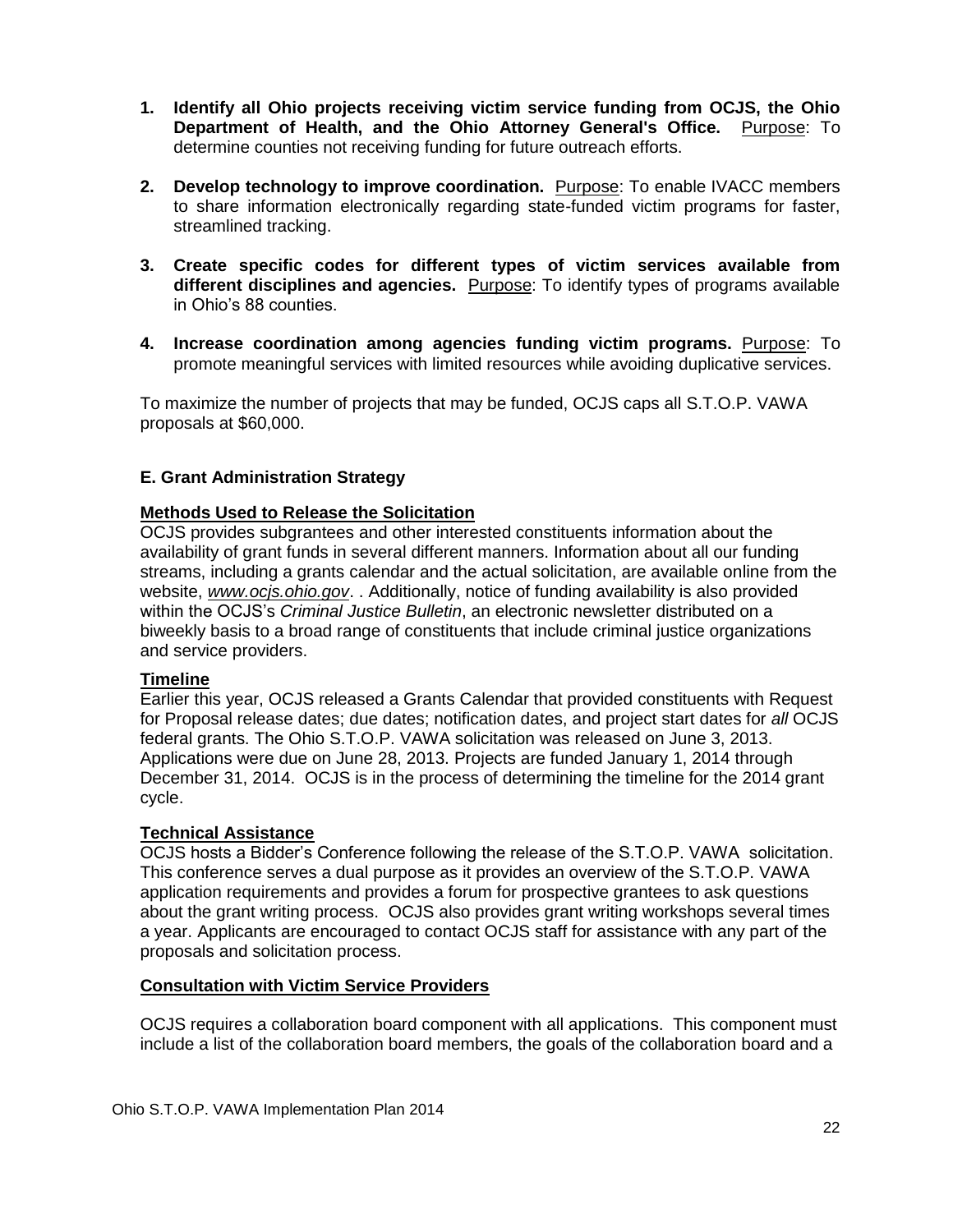description of how the agencies/organizations work together to achieve the goals of the collaboration board. OCJS also requires all non-victim service provider applicants to submit letters of participation that detail both the involvement and role of the victim service providers during the development of applications. The purpose is to promote safety, confidentiality, and economic independence for victims of domestic violence, dating violence, sexual assault, and stalking.

#### **Review of Proposals**

The initial OCJS grant review is an internal review conducted by the OCJS grants coordinators and the VAWA program planner for fiscal and program compliance with state and federal guidelines. The next phase includes a peer review team of state and local professionals, including law enforcement, prosecution, victim services, and court personnel who participate in a review of the applications using a grant review matrix to score applications. Next, OCJS facilitates a grant review with the outside professionals to discuss each proposal. This phase of the process includes the peer review team making a recommendation to approve or deny funding in support of the project. The final phase of the review is conducted with the VAWA program planner, the OCJS Family Violence Prevention Center Director, management staff, and OCJS Director to review the team's recommendations. This phase of the process is to ensure that distribution of VAWA funds will address priority areas and reflect the agency's commitment to fund projects in highly populated areas, historically depressed regions and within Ohio's 32 Appalachian counties.

It is important to note that each phase of the review process is assigned a score based on an internal matrix. The grant coordinator's score accounts for 10%, the peer review team's score accounts for 60% and the Director's review accounts for 30% of the entire score. Ultimately, these scores are entered into the agency's Grants Management Information System and are used to factor into overall award decisions.

Organized by discipline, all recommendations and scores are included in the funding plan for the OCJS Director's review. Once the review is completed, the funding plan and the Director's recommendations are forwarded to the Director of the Ohio Department of Public Safety for final recommendations and approval.

#### **F. Addressing the Needs of Underserved Victims**

Federal guidelines identify VAWA underserved populations to include geographic location (rural isolation), underserved racial and ethnic populations, special needs populations (language barriers, disabilities, alienage or age) or any other population identified in consultation with the U.S. Attorney General. All OCJS applicants that request funding through the S.T.O.P. VAWA solicitation must also identify at least one underserved population.

As discussed in Section III.B of the Priorities, OCJS will require applicants to address the following:

*"What are the underserved populations your project will serve?"*

 *Avoid identifying "all" victims of domestic violence, dating violence, sexual assault, and stalking as underserved.*

*"Why are the populations currently underserved?"*

*What are the barriers to services for the populations?*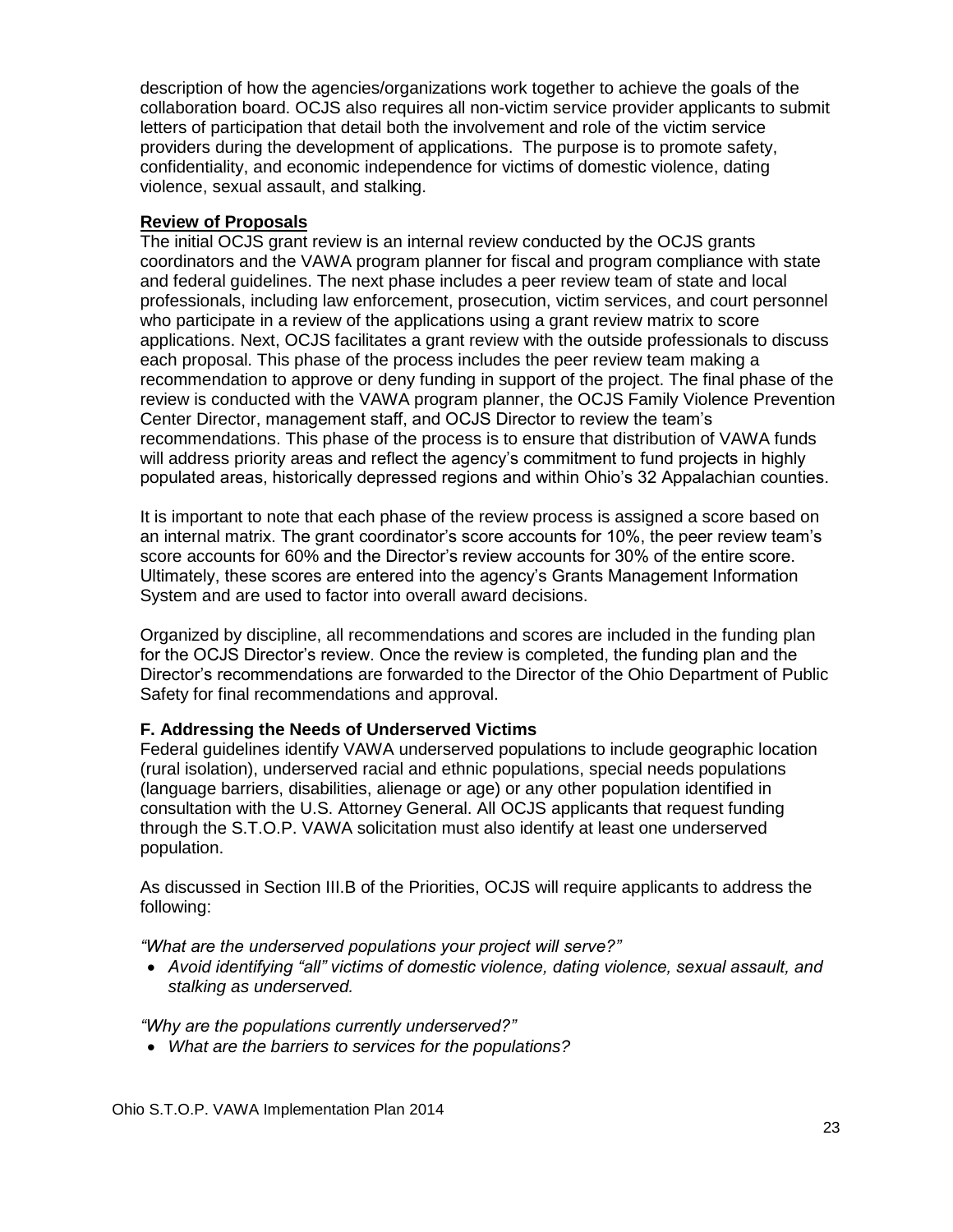*Are the underserved populations attempting to access services? If not, then why not?*

"*How will the project meet the needs of the underserved populations?"*

 *What efforts will or are occurring to promote eliminating barriers to accessing services, and help increase the utilization of services for underserved populations?*

Further consideration is to expand the definition of underserved to unserved, underserved and inadequately served using the three tiered matrix.

- *Unserved: populations that have no services available to them.*
- *Underserved: populations that have minimal access and are in need of more outreach and support.*
- *Inadequately served: Historically marginalized populations that may be overrepresented, but remain inadequately served with specific reference to the quality of service and a "one-size-fits-all" approach. 16*

Utilizing the three tier matrix in the review process will assist OCJS in determining culturally specific programs and projects to be funded from the required 10 percent victim service set aside. Additional criteria will be evaluated to determine if the applicant is eligible to receive funding from the culturally specific set aside such as whether the primary role of the applicant is to provide services to racial and ethnic populations, or whether it has demonstrated competency to provide services to culturally specific targeted populations. Further consideration will include assessing whether the representatives from the targeted communities have been included with the planning and development of outreach and services to be provided.

## **G. Monitoring and Evaluation**

OCJS has based its approach to program evaluation on the guidelines for evaluating drug control projects developed for the National Institute of Justice by Abt Associates.<sup>17</sup> Instead of the typical process and outcome evaluations, those guidelines support *Implementation*, *Results,* and *Outcomes*. This three-part process is the foundation for OCJS evaluation efforts.

Implementation addresses the way program activities are organized and carried out. For example, *Is a women's shelter project generating the expected number of clients and providing the anticipated services?* The vehicles used to monitor OCJS-funded projects include desk reviews and site visits by OCJS representatives. Desk reviews are conducted on S.T.O.P. VAWA funded programs to ensure that the programs are fiscally and programmatically compliant. Site visits are also conducted by OCJS Field Representatives to assess whether project implementation is consistent with the approved funding plan. In the future, OCJS monitoring will include documentation of lessons learned and best practices.

 $\overline{\phantom{a}}$ 

<sup>&</sup>lt;sup>16</sup> Women of Color Network, 2013

<sup>&</sup>lt;sup>17</sup> National Institute of Justice and Bureau of Justice Assistance, Evaluating Drug Control and System Improvement Projects: Guidelines for Projects, August 1989.